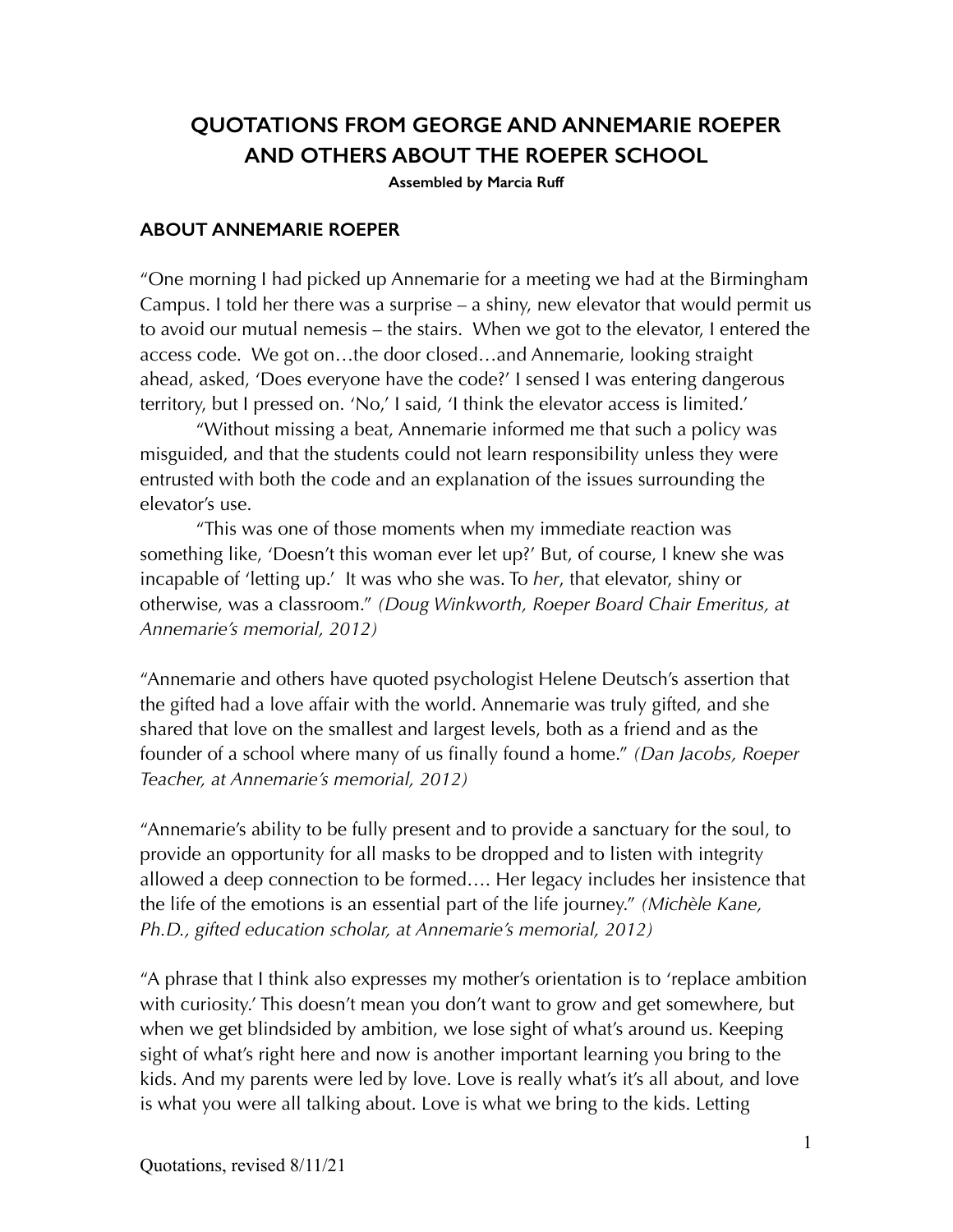yourself be led by love is really the heart of the matter." *(Karen Roeper, George and Annemarie's daughter, "Lessons from Annemarie," Keeping in Touch, Vol 12:3, Spring 2019, pp 3-10)*

"Annemarie taught me to listen, to dig deep, to dig really deep. But she also stood back. She never told you you made a mistake, but instead said, 'Hey, let's have a cup of tea. How do you think that went?' She'd help you find those pieces. There was never a judgment; everyone was a community and had your back. Annemarie was courageous and bright and – one thing people often don't realize – she was very funny." *(Colleen Shelton, Roeper Teacher, "Lessons from Annemarie," Keeping in Touch, Vol 12:3, Spring 2019, pp 3-10)*

### **ABOUT GEORGE ROEPER**

"We all knew, even by third grade, that there wasn't going to be a right answer. And we could certainly feel from the way that Mr. Roeper listened that each of our opinions was of great interest and value to him. But it was shown to us in his responses that we should wrestle with these dilemmas not just with our minds but with our hearts. Mr. Roeper seemed to push not at our cleverness but at our souls." (*Ruth Seymour '72, in her eulogy at George's memorial service, 9/24/92)*

"George Roeper was kind and wise and the most empathetic person I have ever seen. Talking with George was unlike talking to anyone else. It was as if he had known you forever, better than you knew yourself; it was as if he were listening for whatever was there behind the words, waiting to be understood.

 "What is most remarkable about George's educational legacy is that George saw education as the defining act of what it means to be human. Educational theory for George was the theory of everything: psychology, philosophy, politics, history, and science were all drawn together in a vision of identity and relationships. Who we are, how we relate to each other, and how we take care of our world form the nexus of the Roepers' education vision. For George, the act of education was to imagine a fairer, freer, more compassionate world and then cause the collision of the world one had imagined with the world in which one lived." *(Chuck Webster, Head 1990-98, in Roeper Record, Spring 1997, p 1)*

"He was a peaceful man whose presence gave many, many people the courage to be themselves." *(AMR, private conversation with Marcia Ruff, 2010)*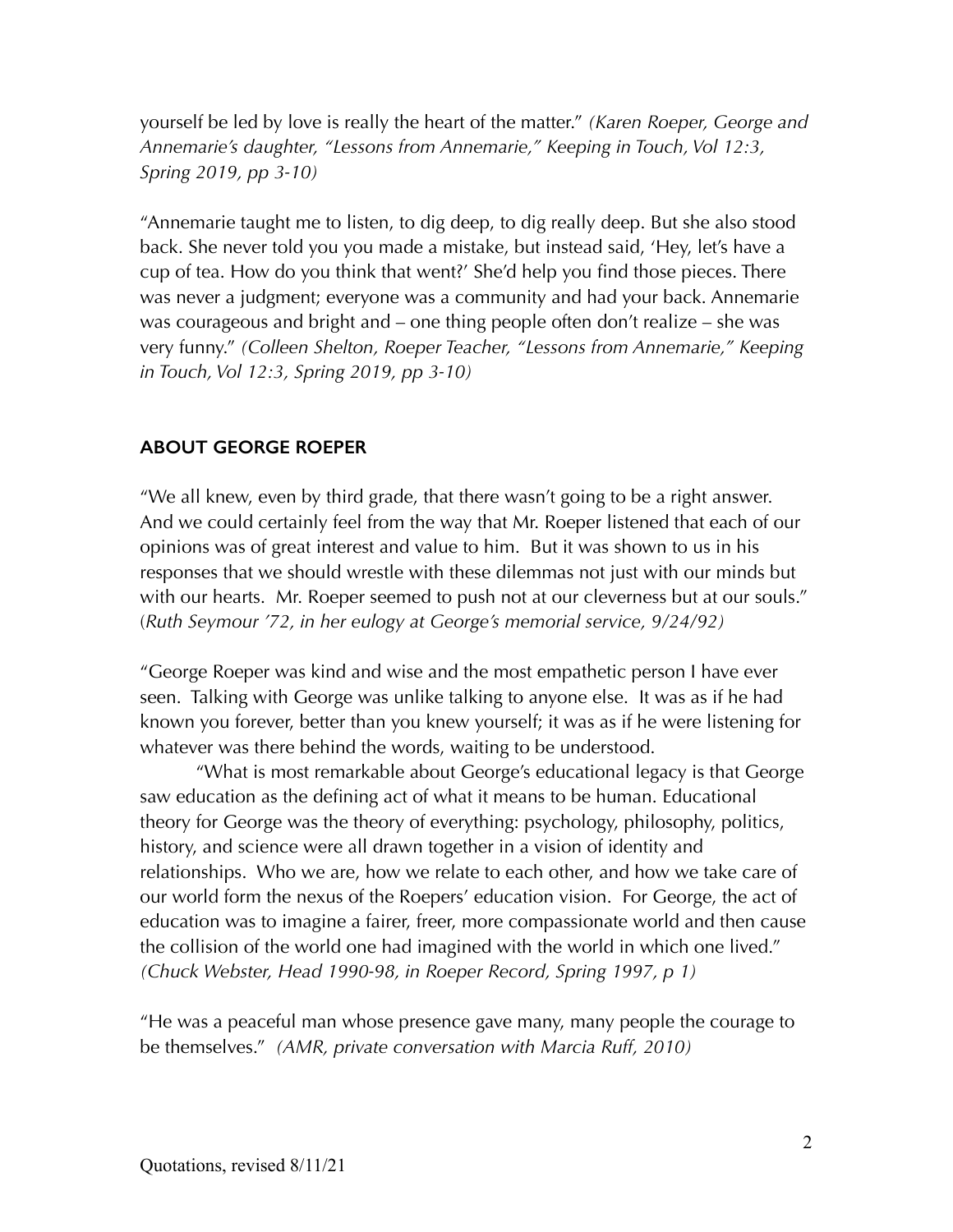#### **CREATIVITY AND ART**

"We may look at creativity as an attitude and it is this attitude we have to foster in children so that they are ready to accept productions of novelty, either their own or of others. It is an attitude of open-mindedness which is the best preparation for a changing world, that permits easy detachments from existing concepts and yet requires a definite commitment to a 'deep need to understand something, to master a technique, to render a meaning,' as J. S. Bruner says in his new book, *On Knowing*." *(GAR, "Learning and Creativity," 1962)*

"Creativity is the ingredient capable of changing the world." *(GAR, "Learning and Creativity," 1962)*

"We see over and over again that gifted children need opportunities in all areas for creative expression and for physical activity. If we are to do them justice, we must find ways to provide them with these opportunities…. It is my belief that gifted children need these opportunities more than other children, and that their needs are more intense and, in some ways, different. Gifted children are often filled with an enormous need to express themselves beginning at a young age. They fantasized a great deal, they dream about a lot of things, they speak well, their vocabulary is good, but often they need different areas to express their feelings. Gifted children need art, music, photography, movement and drama…. Creative and physical opportunities are a necessity for gifted children. They often can't function or develop who they really are without them." *(AMR, summary of the symposium "Relating the Physical Environment to the Needs of the Gifted and Talented Child in Creative Arts and Physical Education," Nov 11, 1979)*

"Art, music, drama, dance, creative writing, poetry – opportunities for selfexpression –pervade every level of the Self-Actualization and Interdependence (SAI) model. They are part of the overall framework. They allow children to feel capable of making an impact on their surroundings and to feel accepted and understood by both adults and children. They enable children to express parts of their real "Selves." Opportunities for self-expression exist in every classroom. Naming them all together does not minimize the emphasis on each one and the different importance they have for each child. The arts represent self-expression, beauty, imagination, creativity and coherence. They are integrated into every activity in the SAI model. They are part of the means for the child to make the world his own. Through the arts, the concepts of beauty, imagination, and individual creativity become realized. They are part of the manner in which the individual and the institution find ways to share their essence with parents and others. They are a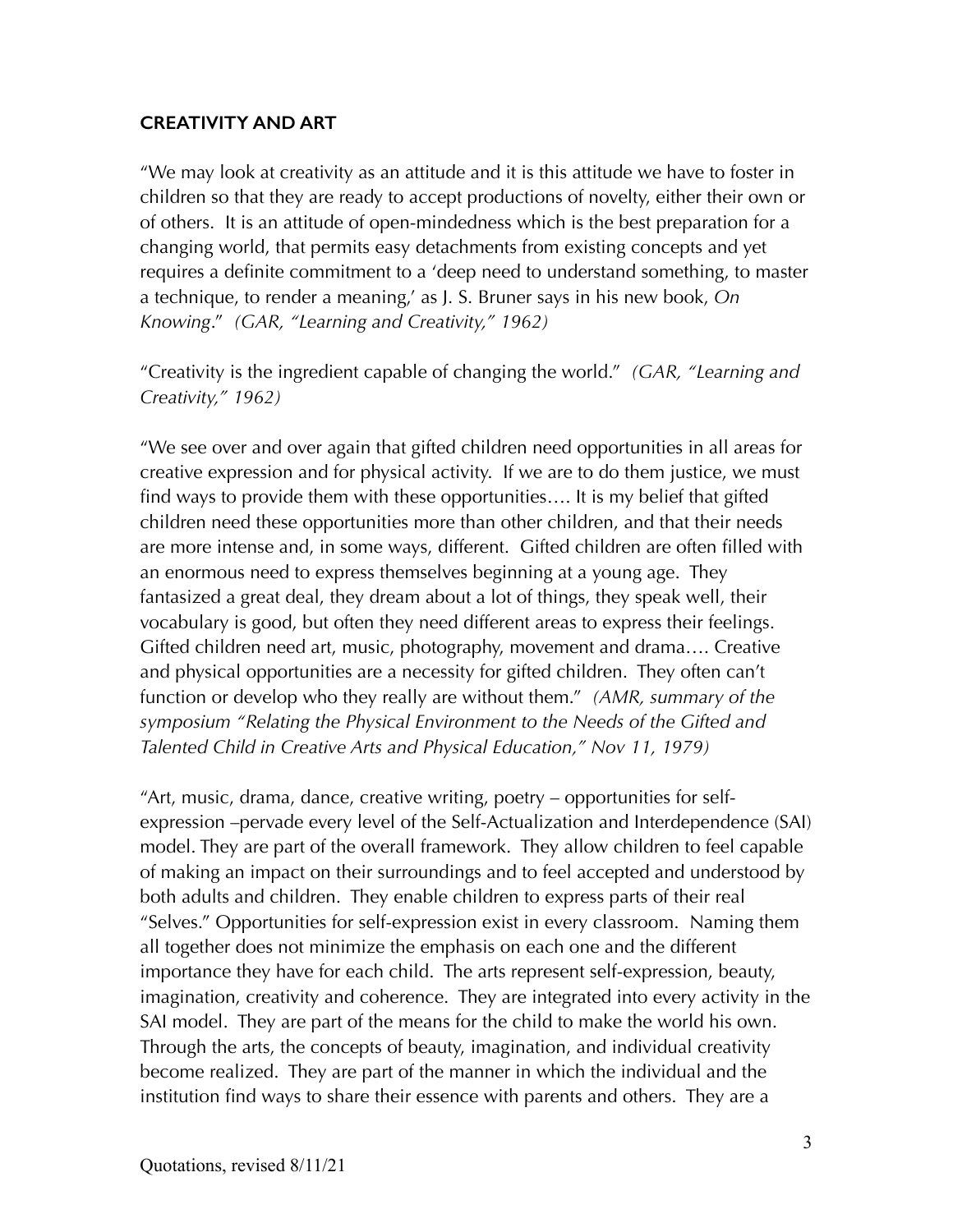manifestation of the child's unique "Self." *(AMR, Educating Children for Life,1990, pp 92-93 in 2006 edition)*

# **COLLABORATION**

"The participatory approach was based on the principle that everyone who would be affected by a decision would have the opportunity to be involved in the process which led to the final decision." *(AMR, "The Administrator in the School for the Gifted," Roeper Review, 9:1,1986, pp 4-10)*

"No one is too small to contribute, nor too big to listen." *(Saul Hansell '80)*

# **CONFLICT RESOLUTION**

"My husband, George Roeper, used to have a saying that seems to put it all in a nutshell. He used to say, "If there is a problem, sit together on one side of the table and put the problem on the other side" and then try to understand each other. I think that that would be a very good model for Roeper School and the world." *(AMR, "What the Roeper Philosophy Has to Tell Us About Dealing with Political Disagreement," 2004)*

# **DIVERSITY**

"I have this pointed out in my last graduation speech in June for our  $8<sup>th</sup>$  graders. I tried to impress on the  $8<sup>th</sup>$  graders to be not only tolerant of differences among people, among cultures, among religions, not only to accept these differences, but actually to look for them, seek them, find differences and try to understand them. It is certainly tempting and comforting to look only for people who are like you, who go to the same club, to the same fraternity, to the same church. But it also very limiting, and nurtures a closed society, a closed mind and maybe a closed future. However, the search for the differences in the world and the effort to understand them will prepare a fertile ground for abundant creativity. Intelligence only helps to make use of it." *(GAR, "Changing Concepts of Giftedness," 1962)*

"To the extent that the equation 'humanness equals whiteness' is accepted unconsciously by whites, any attempt on their part of helping an oppressed group results in trying to make them white. In order to become truly human, we must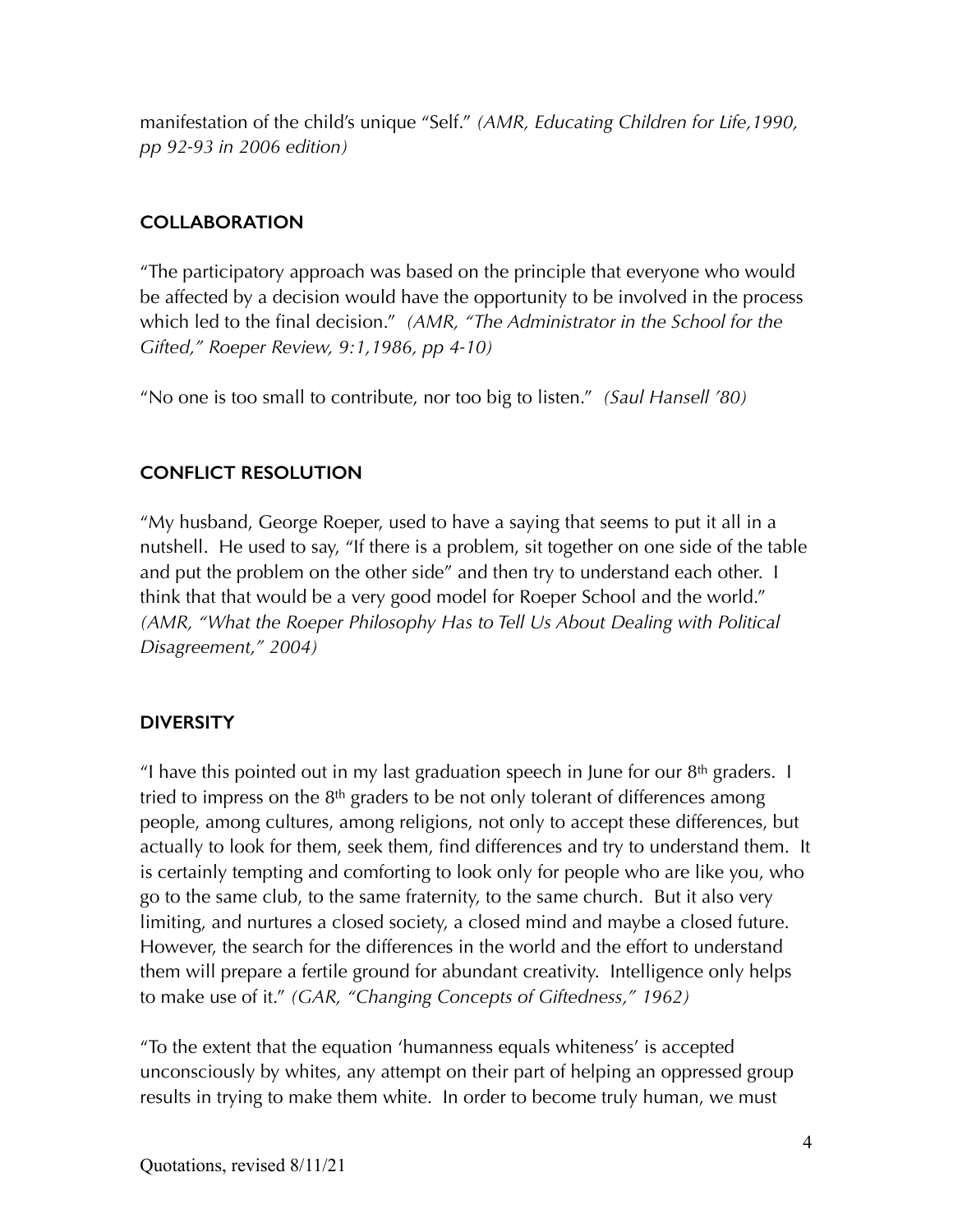accept and understand and incorporate the similarities among all human beings and realize that one of the basic similarities must be the ability to accept our differences. No goal exists unless it is implemented. Our task then must be to create an environment that helps all children and adults to accept all differences and likenesses among human beings as basically human and to learn about them all." *(AMR & GAR, school brochure, 1971)*

#### **EARLY CHILDHOOD EDUCATION**

"If we wish to initiate intellectual development on the nursery level, we do not just want to teach content at an earlier age. Initiating intellectual development means developing capabilities young children already have in regard to joy of discovery, to thinking things through, to advance ideas, to find solutions. We do not want to push children; we want to develop what they are capable of. Pushing a child means expecting something of the child for which he is not ready." *(GAR, "The Importance of Initiating Intellectual Development in Early Childhood," 1963)*

#### **EDUCATIONAL GOALS & APPROACH**

"We shall learn that the happiness of each one of us grows out of the creative give and take of our common life. What this really means must be experienced; it can only be hinted at by mere words…. Let us imagine that we are all on a ship. Now a ship only sails when the captain, the officers, the sailors, the engineer and the stokers are on the job, each at his place doing his duty. Every member of the crew on a well-run ship is happy when she sails and makes port despite rough seas and stormy weather. Each one is not merely satisfied with the fact that he is clothed, sheltered and fed, but is gratified by the realization that he himself has been a factor in the successful navigation of the boat.

 "That is the way I think that our community should be run. Our school is in a sense a ship. Everyone must realize that the smooth sailing of our craft depends upon him. You are not passengers, you are the working crew…..When you really become a working and feeling member of our community, a new and different source of happiness will be opened to you….For if you do not genuinely feel that other people exist, and that they have joy and suffer like yourself — if the only thing that is real to you is your own pleasure and pain, then every loss and disappointment that you suffer is felt more sharply than it need be. It will be a great step in our growth which each one of you will take when suddenly your eyes will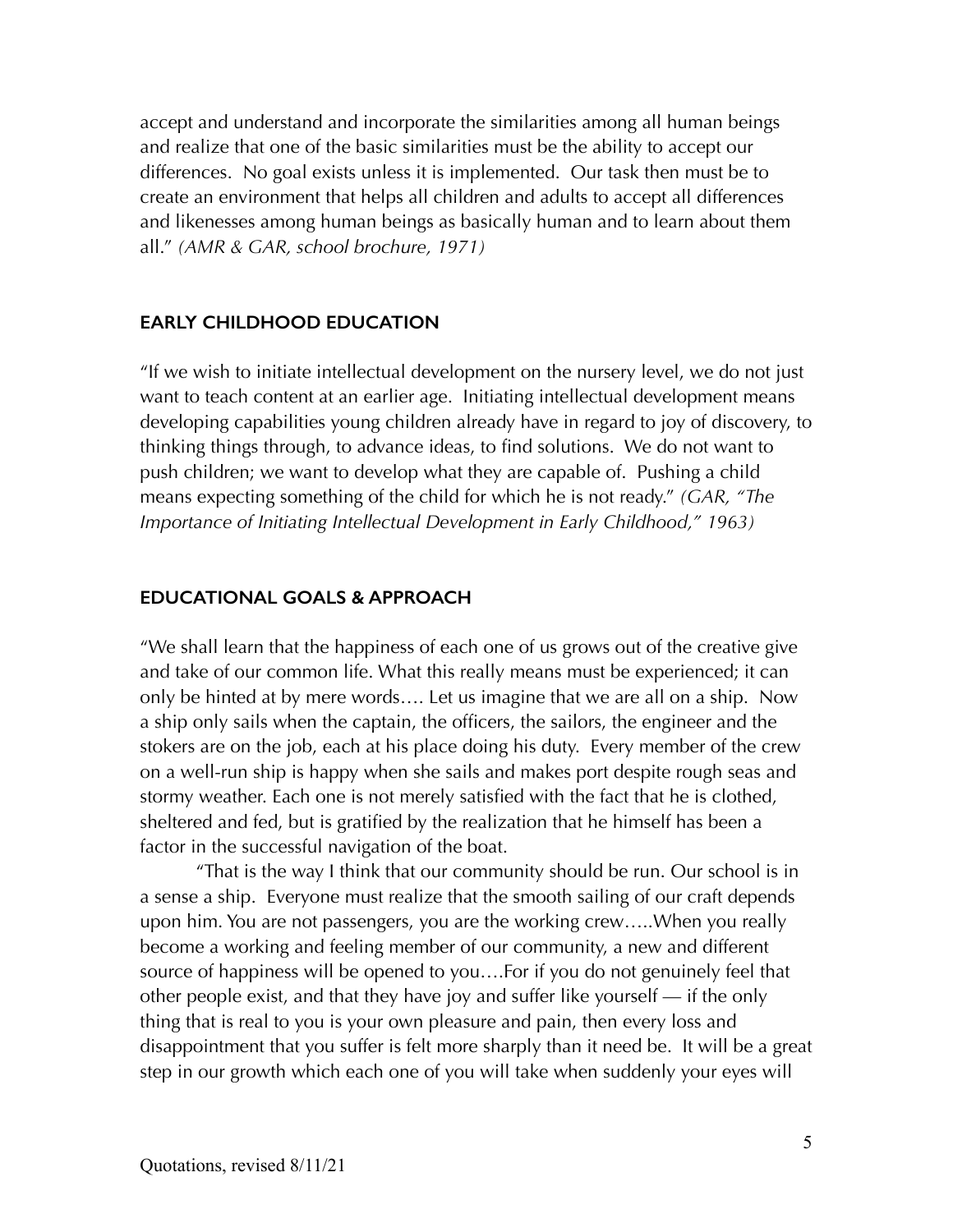have become open to the fact that you are not the only center of the world." (*Max Bondy, "Address at the Beginning of School," Windsor Mountain School, 1940)*

"There are two main groups in the world today. The mass individualist and the individualist. The first only feels happy in a crowd and has not learned to think things out for himself or have a personal objective. The second is purely concerned with his own welfare and seeks his own particular happiness and independence. We shall try to help produce a third type, the person who wishes to be inwardly independent and has learned to form his own opinion but has nevertheless discovered the true meaning of community — the person who can think for himself but feels with the community." *(Max Bondy, "Address at the Beginning of School," Windsor Mountain School, 1940)*

"Our main task is to help children know themselves and find a right way of living." *(Gertrud Bondy, "Memoir," 1970)*

"A positive attitude toward life, recognition of the dignity, rights and needs of one's fellow men, patience born of an understanding of the complexity of modern problems, knowledge and emotional acceptance of one's own potentialities and limitations, are among the character ideals of the Windsor Mountain School. To prepare our students for an active and positive role in our rapidly changing social world, we strive to develop in them an inner security and capacity for adjustment so that they may retain their courage and individuality regardless of changes in their material and social positions." *(Max and Gertrud Bondy, list of objectives for their students in the 1940 catalogue for the Windsor Mountain School)* 

"Since the inception of the schools and their many years of experience, the Roepers have believed that a well-adjusted personality is the basis for every adjustment, whether in school groups or to life in general. It naturally follows that the ability and interest of children in learning and studying is dependent upon this welladjusted personality. It is because every child reacts to the outside world or his environment emotionally in his own particular way, the Roepers feel that real education consists not only of group teaching, but also of the deeper understanding and consideration of the individual child." *(From 1944 promotional material for the school.)*

"There is no academic learning without emotions having a part in it; there is no teacher-student relationship without emotions having a part in it." *(GAR, "Teacher-Student Relationship in the Learning Process," 1955)*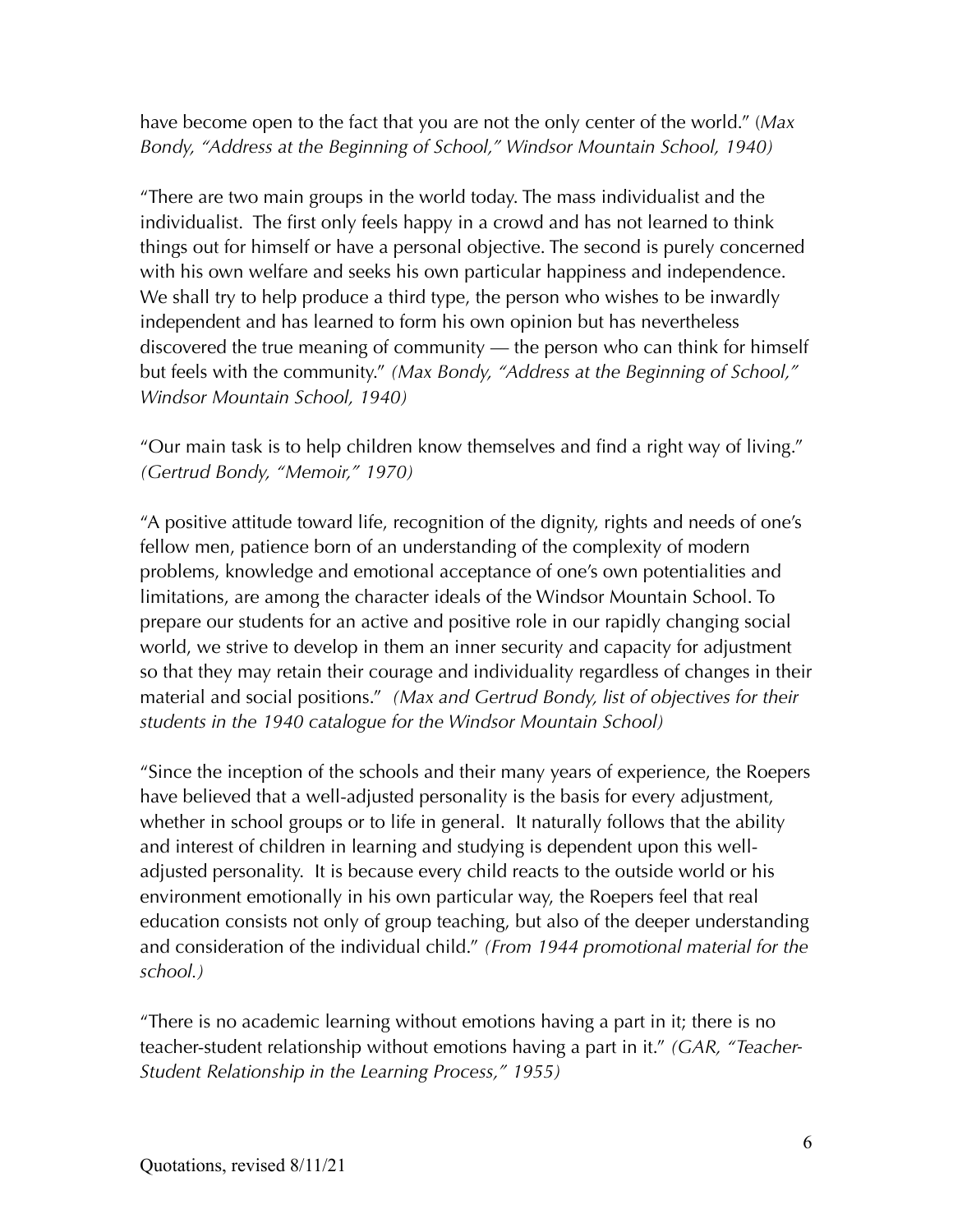"I told parents already last year even before this project started operation that there would not be any radical changes. The philosophy of the school will remain the same. We still try to see in every child the human being first as we always did. Personality education and the emphasis on human values still has priority above everything else because we know that also in gifted child education the adjustment to the realities of life itself is a greater determining factor for success than the talent or intelligence itself. The psychological understanding of children, gaining insight of the motivation of their behavior is still paramount in our approach." *(GAR to the PTA, 5-21-57 – at the end of the first year as a school for the gifted.)*

"Education for all, yes. The same education for all, no." *(GAR, "New Trends in Education," 1957)*

"Maybe the most important thing we have to do with our children is to make them ready to adapt themselves to change." *(GAR, in a faculty seminar on the Philosophy, 1963)*

"Our school tries to develop a person who will be able to cope with the modern world, enjoy as many facets of it as possible and contribute to it actively, constructively and creatively. This requires a person who is emotionally secure, aware of his own abilities and his place in a large, complicated and ever-changing world, a person who reacts in a flexible, broadminded and intelligent manner to the whole complexity of modern life, and who is able to communicate his thoughts and feelings." *(AMR, "The Educational Method of City and Country School and its Application in the Preschool Program," 1965)*

"Nothing is more worthy of research, understanding, and improvement than the means to encourage children to achieve full development as creative, intellectual beings for the satisfaction of their own and mankind's aspirations." *(GAR, mission statement on resume, 1968)*

"Let us talk about our tasks. We prepare our youngsters for college. This is a matter of course. But I consider preparation for college as half of our job. We also want to help our students to be amply prepared for this world in a social and human sense. We want our youth to have values, to understand their values, and to help them uphold their values…Regardless which way the country is going politically, to the right or to the left, youth will challenge the older generation and our institutions. We should not delude ourselves. Our youth will not become less verbal and less articulate, nor will they become less informed. The trend is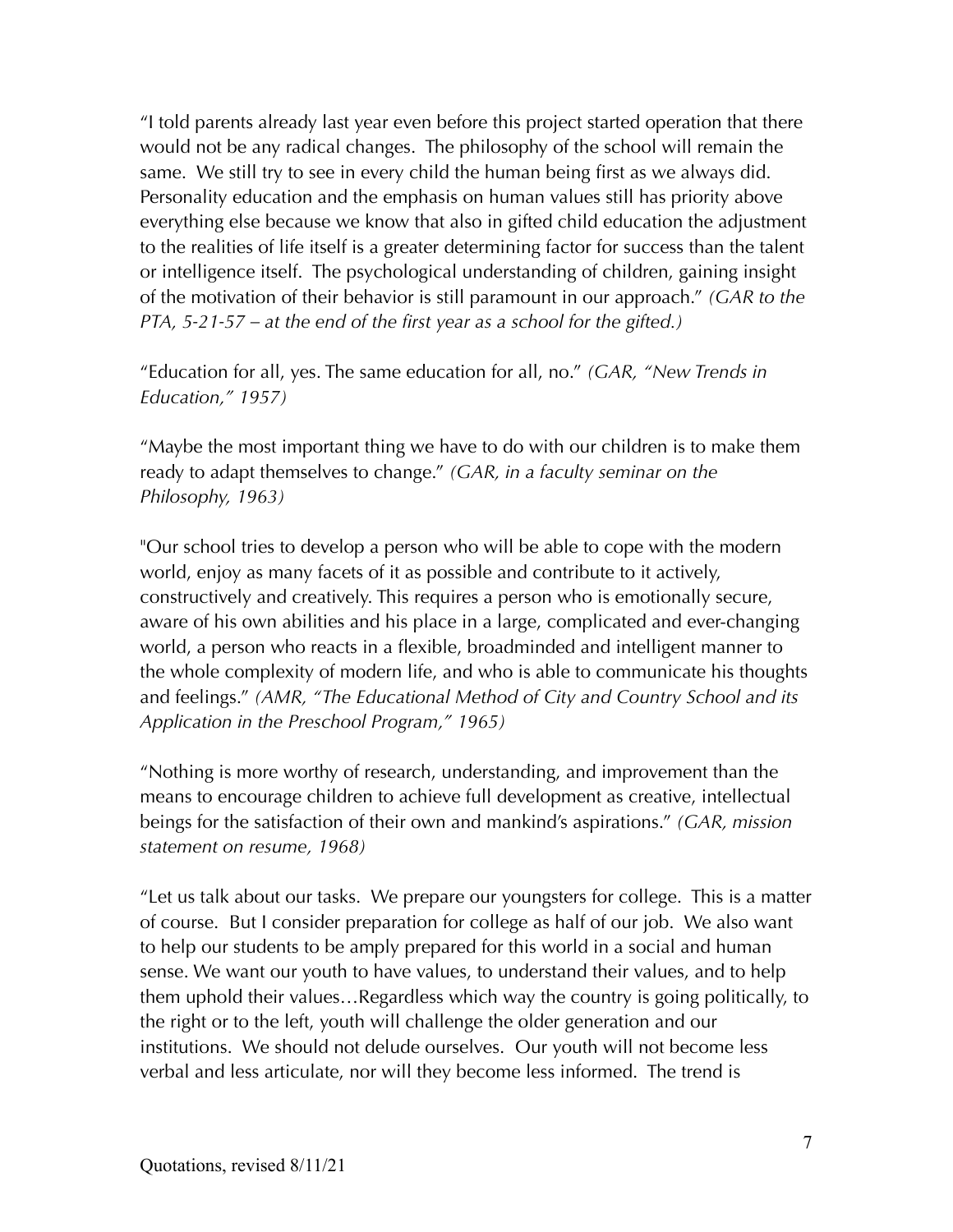inevitable, and I would say we would not even want it any other way." *(GAR to the PTA, 1968)*

"The happy child is one who daily looks forward to coming to school because there he finds teachers who respect him as an individual, where he is bound to makes mistakes and learn from it, where he searches for the unknown and the unseen." *(GAR, "Brief Statement," 1969)*

"I hope our school will help youngsters to make a difference in the future; to change what has brought on war, violence, hate, hypocrisy, corruption in our society, and instead shape a new society committed to an awareness of the needs of fellowmen of all races and beliefs, to an openness which does not allow clandestine manipulation, to an intolerance of solving conflicts by force – yes, committed to taking the future into their own hands to build a better world." *(GAR & AMR, school brochure, 1971)*

"Facilities demonstrate philosophy. Our philosophy of education is a commitment to the gifted child, to understand his needs, and to provide a humanistic community and global environment for him." *(GAR, summary of the symposium "Relating the Physical Environment to the Needs of the Gifted and Talented Child in Creative Arts and Physical Education," Nov 11, 1978)*

"I will always recall a second grader's letter to George Roeper in the celebration of the 25th Anniversary of Roeper School. When asked to tell what he liked best about Roeper, the learning, the philosophy, the meaning, he simply wrote, "What I like about Roeper is it's so full of wonderful." So may be all our educational institutions." *(Charles Blessing, at the symposium on "Relating the Physical Environment to the Needs of the Gifted and Talented Child in Creative Arts and Physical Education," Nov 11, 1978)* 

"For someone who is new to Roeper, one of the school's most salient characteristics is that unique combination of fierce respect for the school's history and the values for which it has stood through the years, and the capacity to also embrace its need and ability to be better – and the determination to make it so. There is something about the strength of these feelings, as they exist in children and adults, which does not come gradually to a newcomer – it is transferred in an instant." *(Pam Dart, in her column "From Pam" in RCCS, October 1980, her first year as Head)*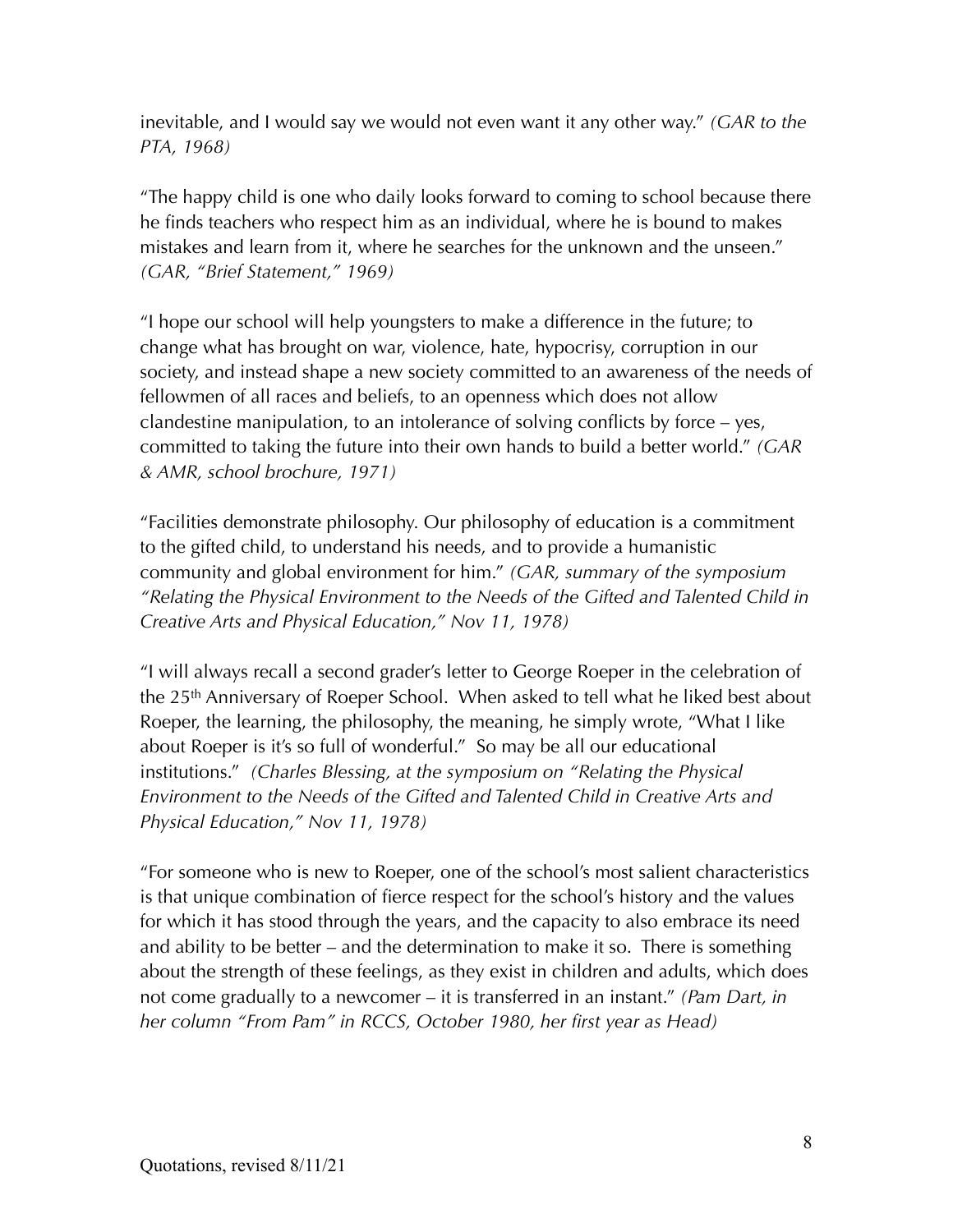"Our goal as educators was to help children learn how to participate in their own destiny." *(AMR quoted by Constance Shannon, "Hand in Hand," Advanced Development Journal, Vol 1, Jan. 1989, pp 27-40)*

"Humanity has made two promises to its children. The first is to prepare a world which accepts them and provides them with opportunities to grow and create in safety. The other is to help them develop their whole being to the fullest in every respect. Education is the vehicle through which we try to keep these promises." *(AMR, in Educating Children for Life, 1990, p.12 in 2006 edition)*

"The most promising situation is when the entire school, the overall learning environment, reflects the respect and empathy for each individual self of any of its members: students, teachers, administrators, support personnel." *(AMR, in Educating Children for Life, 1990, p. 68 in 2006 edition)*

"Roeper's mission is to create and continue a strong community based on a passionate commitment to the integrity of the individual, who is interconnected and interdependent with all other individuals and, indeed, all life on Earth.

 "…It is our hope that your years at Roeper give you the opportunity to develop and value your unique Self, giving you an inner richness and the ability to see the beauty of this Earth and the uniqueness of others. We also hope that it develops in you the desire to expand the experience you have had here to include those with whom you will live and work in the course of the life extending in front of you. In that case, your life will be rich and rewarding, as was ours. Our thoughts and feeling are with you." *(AMR, Commencement speech on behalf of herself and George, who was too ill to travel to the ceremony, June 1992)*

"It is not a terribly complicated notion to assume that educational material is learned more enjoyably and more effectively when it is related to a value system. The notion that learning is more significant in the context of understanding one's self and making changes in one's world is very powerful, but hardly complicated.

 "The notion that an educational system's structure, decision-making process, and attitude are as critical as its program content is also not a terribly involved idea. That children learn more successfully and more effectively from respect, encouragement, and challenge than from fear or neglect is hardly earthshaking news, and that children are constantly generalizing and building intuitions about the data in front of them is almost a psychological truism.

 "But what is striking and terribly important is how seldom these basic, accessible notions about learning and life are held together, practiced and protected by an institution.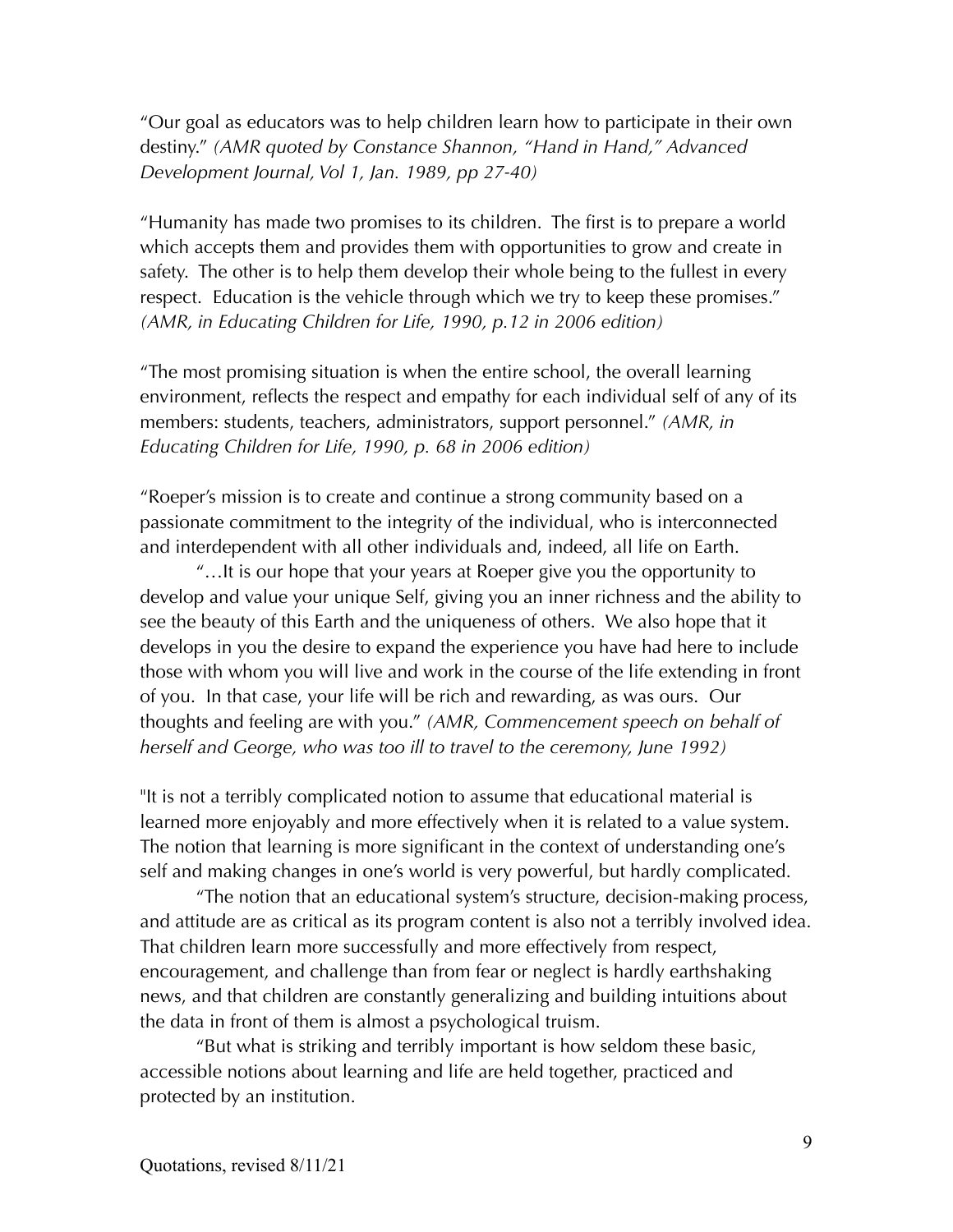"As I listened to people speak about how consistent and clear their association with George was, I was struck again, not by the eloquence or complexities of our educational model and our philosophical legacy, but by how unusual it is to live those relationships individually, and especially, institutionally. It is a privilege to be part of an institution that continues to make learning simple, important and connected, and most of all, defines learning by articulating what it means to be human." *(Chuck Webster, Roeper Head of School, at the memorial service for George Roeper, Sept. 20, 1992)*

"I would like to be able to convey to you the feeling, the emotional background, the dream, as well as the understanding of the philosophy and the psychology which is the foundation of the Roeper School and how our approach to children is central to our philosophy.

 "I would like to paint a picture which lets you look beyond the specific task, as members of the board, teachers, parents, and students, to the history, the changes, the tremendous passion which lie behind our life's work and that of my parents before us. This school was much more than a school to us; it was conceived not just as an education institution: It was the concrete result of our dream, it was an expression of our hopes for the world. It grew from our awareness of the soul of the individual. We were aware of the enormous creativity of human beings as well as the ongoing difficulties of coping with the need for sharing the planet. We wanted to help human beings with fulfilling their own destiny and make a positive impact on the world. After living through the Holocaust, it became of utmost importance to help develop human beings to grow up to create a better world.

 "We had a vision, and this vision is the framework for all we did. This vision found expression in the creation of an environment for the young person who is trying to find his place in this confusing world. To allow the freedom for growth and learning within the emotionally and intellectually supportive community structure. It was education for life in its totality which included education for college as one of the options but never allowing it to inhibit the personal dream and pattern of the child's growth. It includes a vision of the world outside of us and how we can incorporate it and make an impact on the world. This was the overarching purpose consistently pursued in all our endeavors." *(AMR, "Philosophy Reflections," 1998)*

"Prescient in its design, the mission of The Roeper School was groundbreaking in 1942 and is especially relevant in the aftermath of September 11 as an institution dedicated to teaching the values of basic human rights, membership in a global community, and awareness of self. The curriculum fosters a compassionate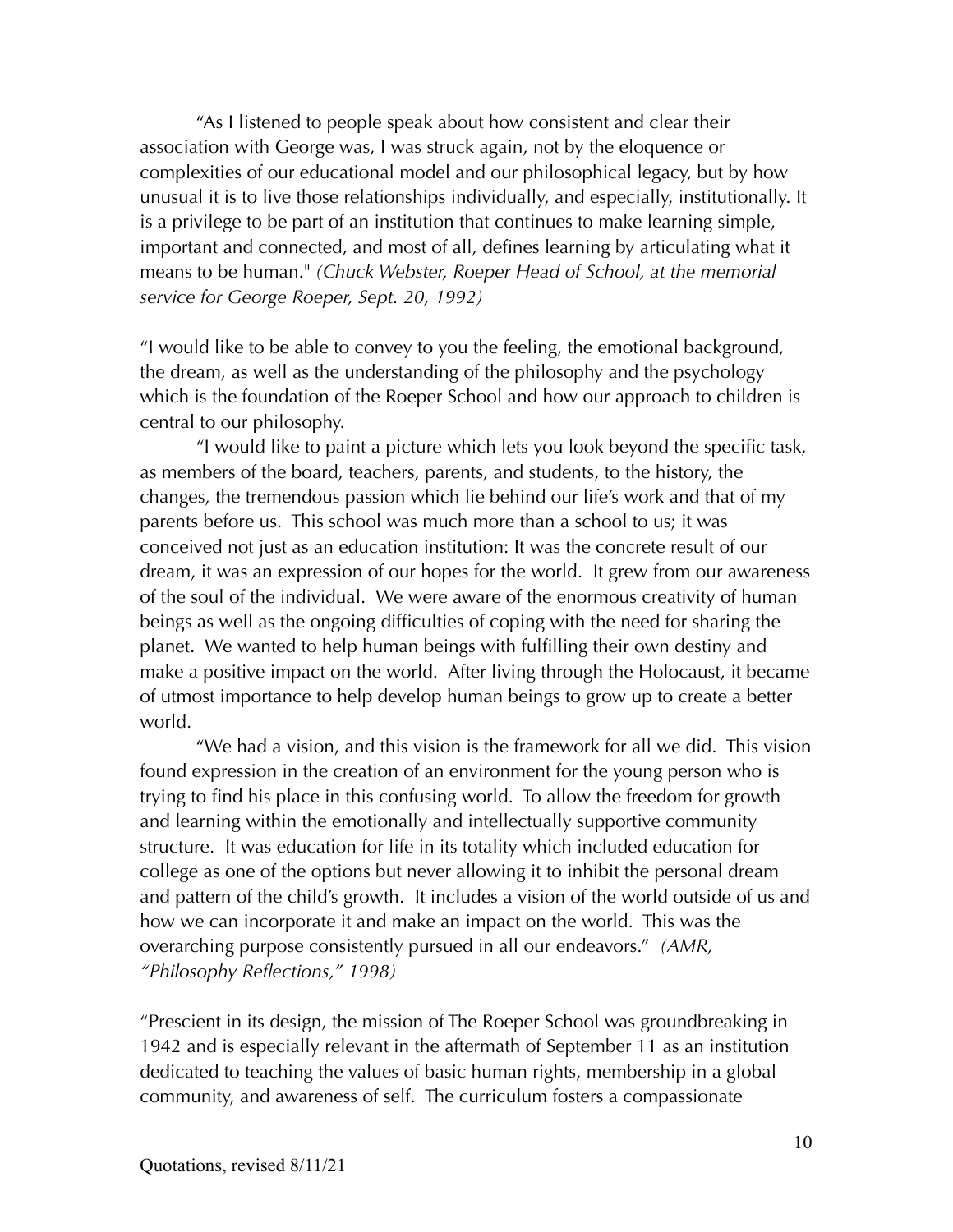environment in grades pre-K to 12 that seeks to forms students into curious and socially responsible citizens and respectful adults…. The Roeper School is an institution that not only educates our children but challenges them to take hold of their future and design a truly multicultural and peaceful society." *(Carl Levin, US Senator, Entered into The Congressional Record, 3 June 2002, in honor of the school's 60th anniversary)*

"If you really love yourself, then you will love life itself, and you won't want to harm or hurt others. If your Roeper education has led you to love yourself, and with that to love your community and your world, then you will be fulfilling the task that we've been hoping for." *(AMR, Founder's Address at Commencement 2007*)

"The basic principle of an SAI school is serving the needs of all members of the community, including teachers and support staff, as well as children. This definition of community is especially important to gifted children due to their level of awareness and drives, which amplifies such specific characteristics as their sense of isolation, sense of justice, and the fact that they are global and universal thinkers." *(AMR, I of the Beholder, 2007, p. 99)*

# **ENVIRONMENT**

"We know that a young student's environment has a powerful impact upon him, upon his ability to maneuver, and upon the breadth of his notion of identity." *(GAR, "Brief Statement," 1969, p. 5)*

"The school has a campus-type facility consisting of several buildings and playgrounds, with new ones being added as needed. In order to get from one building to another, it is often necessary to walk for a few minutes, climb a steep hill, walk through snow and rain. Every part of the environment contributes to the learning milieu. Living with nature and beauty is a constant reminder of the rhythm of life and global interdependence and our place within it. The landscape around the school becomes an integral part of the program for the whole community." *(AMR, Educating Children for Life, 1990, p. 74 in 2006* edition*)*

### **FREEDOM/RESPONSIBILITY**

"There is another value which we cherish. It is the freedom of choice and decisionmaking in a democratic community like our school. Many people who come to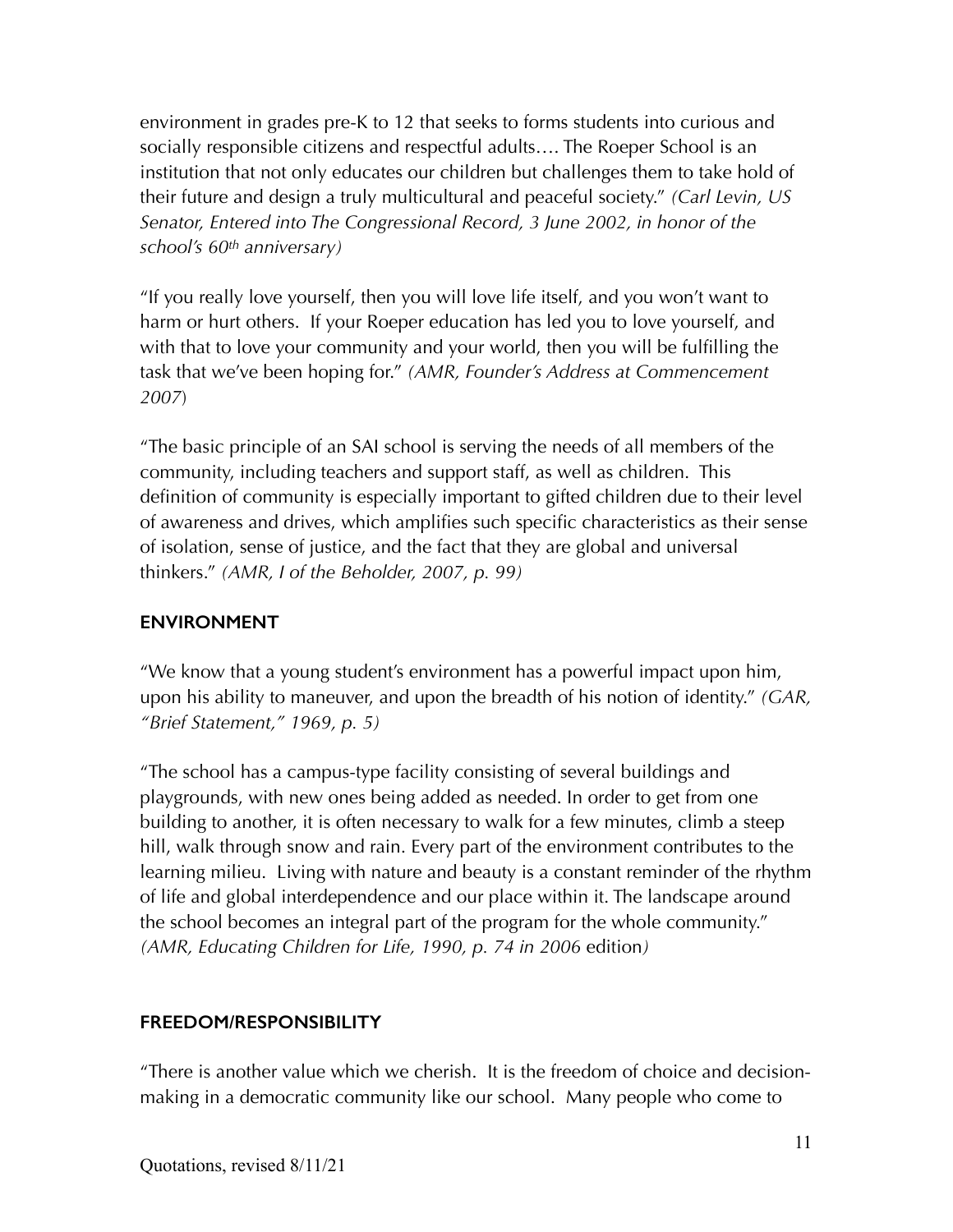our school like and even admire the freedom at our school, the lack of regimentation, the minimum of stiff formality. This kind of freedom makes much greater demands on discipline. Freedom requires responsibility for decisionmaking. Where there is freedom, there is responsibility. To act with responsibility in a free environment is much more challenging and demanding than in an environment where the thinking is done for you and where the responsibility for action does not rest with you." *(GAR, graduation speech, 1964)*

"To do things the way they were done in the past will not help our youngsters face our changing times. The ability to recognize, choose, and invent options, the ability to decide, to learn how to learn – all this will better equip our youngsters for the future…

 "…In the past, practically all commitments were made for the student. A commitment made for somebody else turns into an imposition. It is the most significant feature of our whole approach that the student can make the choice. It is hard for the student to feel a moral obligation toward a commitment which was made for him. It is difficult for a teacher to hold the student morally responsible for a commitment the student did not make. But the moment the student makes a choice, he is morally committed, and it is the teacher's task to help the student to stick to it…Free choice and commitment are inseparable. Choice in itself is of not much benefit. Choice with commitment to implementation makes choice meaningful." *(GAR, adapted from "Open Education, Open Program, and Commitment," 1972)*

#### **GIFTEDNESS**

"Giftedness is a blessing a child is born with and is not the product of any effort the child could be credited with. If a child is blessed with giftedness, it is also bound to an obligation to make use of it to nurture and develop it for the benefit of himself and of society." *(GAR to PTA 5-21-57 at the end of the first year as a school for the gifted)*

"If the teachers and parents give brightness and talent too great a prestige value, then the children tend to have a distorted concept of themselves and begin to think that they are fine boys and girls because they are ahead in their academic work…I would like to ask parents to guard their children against using this school for gifted children to heighten their prestige in the neighborhood." *(GAR to PTA 5-21-57 at the end of the first year as a school for the gifted)*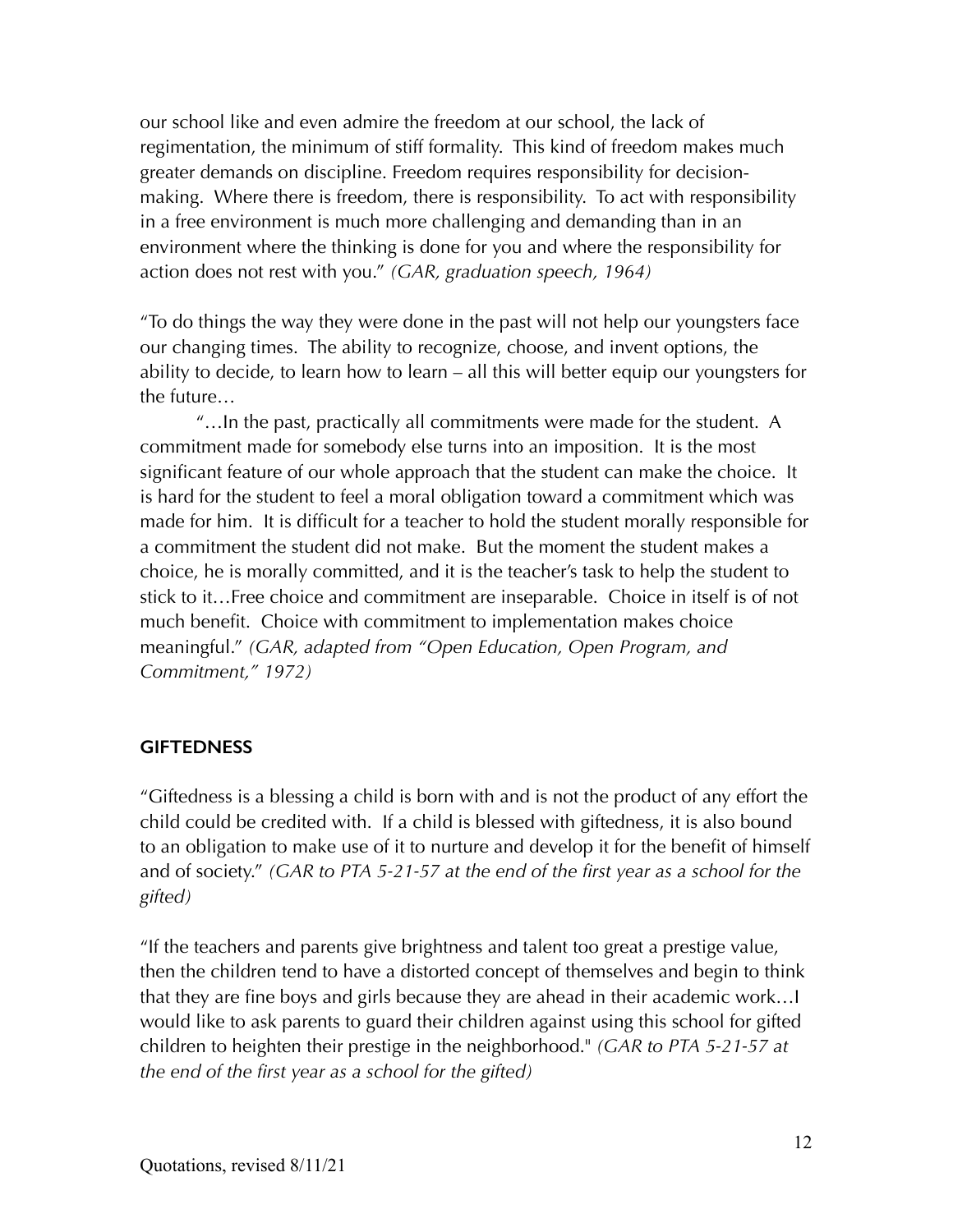"The truly gifted person is one who is capable of revising what is known, exploring the unknown and constructing new forms." *(GAR, "Changing Concepts of Giftedness," 1962)*

"The gifted have a tendency to see the whole picture, to see the whole person, to see interdependence and to see that all areas are important and that one cannot exist without the others." (*AMR, summary of the symposium "Relating the Physical Environment to the Needs of the Gifted and Talented Child in Creative Arts and Physical Education," Nov 11, 1979)*

"At this time, I'd like to talk for a moment about the gifted adult. People don't stop being gifted when they graduate, they don't stop being gifted when they fall in love, when they pick a job, when they have children. They don't stop being gifted when they are confronted with the problems of the world, with the possibilities of war or whether they will register for the draft. Whatever they are being confronted with, their giftedness is part of that confrontation. They bring to this all the qualities that identified them as being gifted when they were children. They also bring to this all the qualities that identified them as human beings – the questions, the sensitivities, the reactions they have as human beings and as gifted.

 "I do think that being a human being comes first. In fact, you can't separate it. The gifted person is an individual who reacts in a certain way. If we looked at all human beings as special individuals who each have their own individual reactions, we wouldn't be so concerned with the gifted as individuals. I think that because we're human beings we're individuals, and because we're individuals we're human beings. I don't think we should ever separate that." (*AMR, panel discussion at a conference entitled, "Surviving in a Non-Gifted World," Nov 30, 1980)*

"The gifted child's emotions and intellect are different from those of other children his age; they are not ahead or advanced. And they can only be understood if they are examined as a unit, for giftedness cannot be defined in separate categories, such as intellectual giftedness, creative giftedness, or physical giftedness. These categories always act upon each other, although some may be more apparent in individuals than others. In short, giftedness is a greater awareness, a greater sensitivity, and a greater ability to understand and to transform perceptions into intellectual and emotional experiences." (*AMR, "How the Gifted Cope with Their Emotions," Roeper Review, 5:2, 1982, pp 21-24)*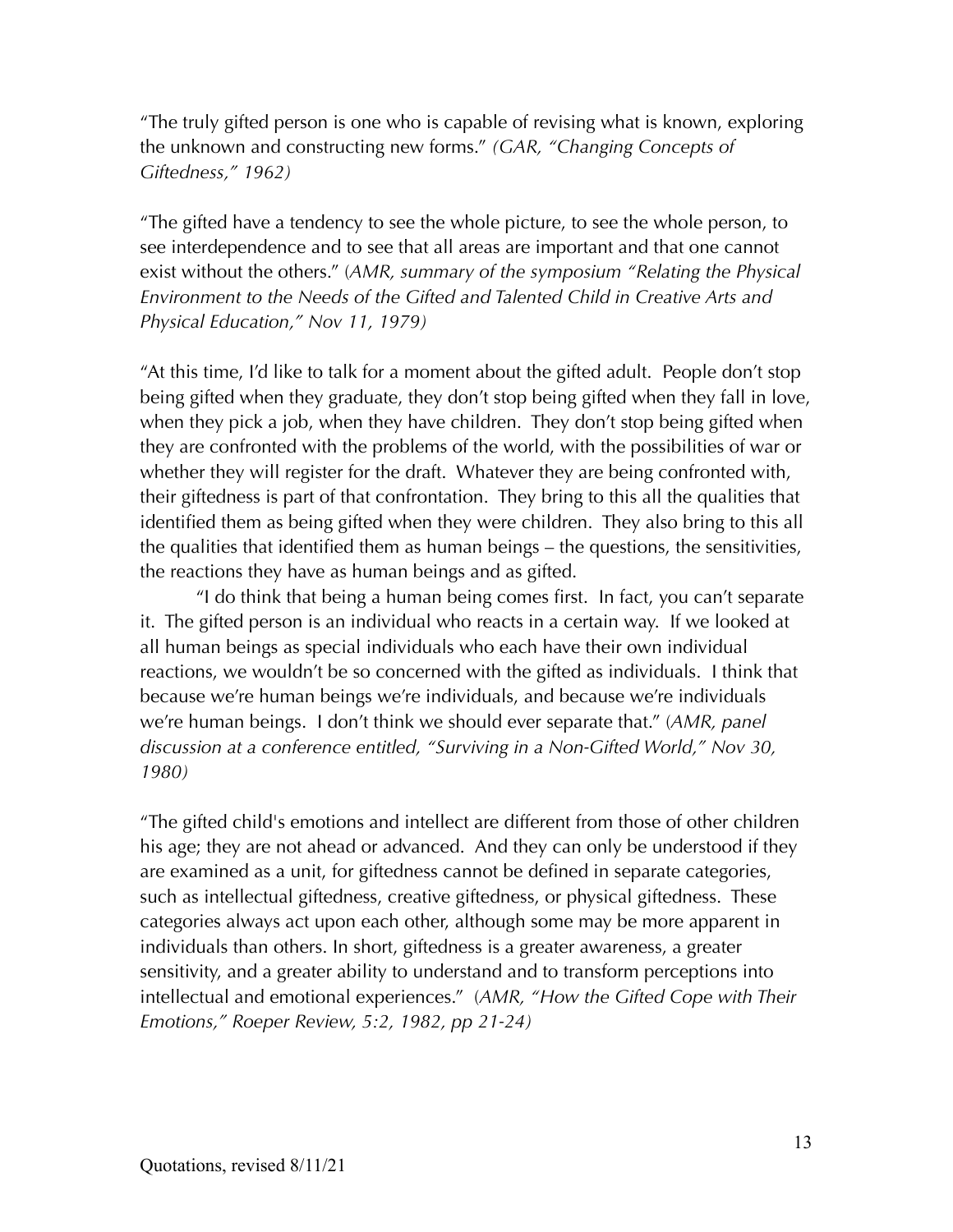"The gifted child's search for meaning goes in all directions." *(AMR, "The Early Environment of the Child: Experience in a Continuing Search for Meaning," in Gifted Young in Science, p. 121, 1988)*

"What is true for all human beings is even more apparent in gifted children. The specific characteristics of the gifted lead them more often to be in conflict with their environment. They bump up against outside expectations because their deepened cognitive understanding leads to an emotional urgency." *(AMR, "Giftedness is Heart & Soul," California Association for the Gifted, 2000)*

Gifted children have greater awareness, a larger horizon, react emotionally to that which they know and experience more than others." *(AMR, "Giftedness is Heart and Soul," California Association for the Gifted, 2000)*

"Giftedness includes heart and soul and is not limited to intelligence and achievement." *(AMR, "Giftedness is Heart and Soul," California Association for the Gifted, 2000)*

"I am driven to work with gifted children because they are not limited by what they see." *(AMR, private conversation with Marcia Ruff, 2006)*

#### **HINDSTRUM**

"What is Hindstrum? Only a City & Country boy and girl knows. It is a mysterious, yet very real but hidden, secret place way back in our woods, well concealed by ragged underbrush, tangled twigs and twisted limbs coming down from dead trees. Underneath all this dense, knotted jumble is a tiny, dirty creek – not roaring through the maze of dead wood, not even whispering, just muddying most of the time.

 "This secluded, sheltered spot has vital and profound meaning to everyone who has gone through City & Country. Why? Because here an exploring mind finds a paradise of animal life with creeping turtles, croaking frogs and swirling, gliding salamanders. Creative ingenuity has a marvelous chance to build a picturesque bridge, an earth-filled dam, only to be swept away again and again; or to set up a branch-walled hut hovering precariously balanced over the scanty creek.

 "This is Hindstrum, and Hindstrum is everything that youthful, creative imagination desires; everything that dreaming fantasy conjures up." (*GAR, 1965 yearbook)*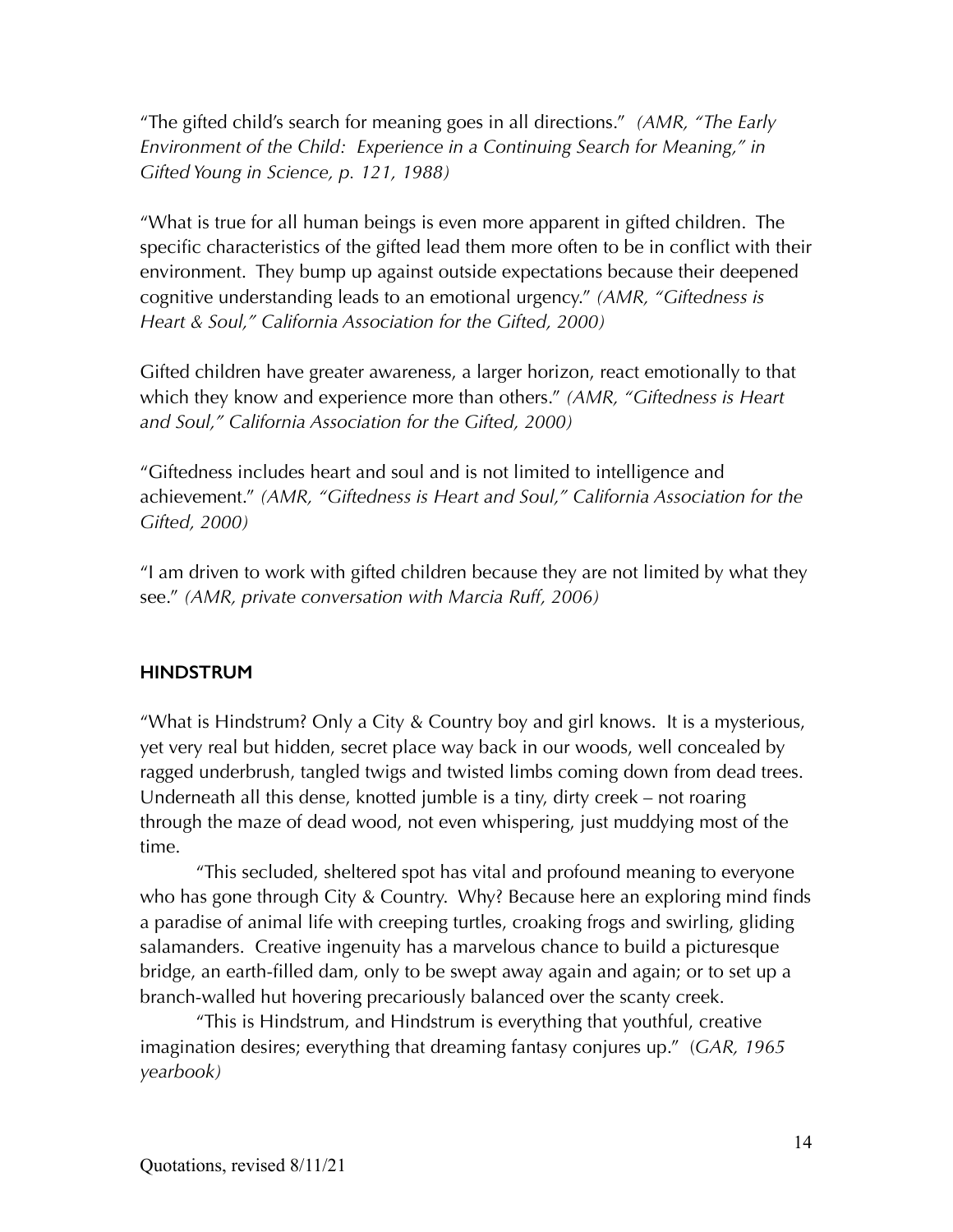#### **HUMAN DEVELOPMENT**

"While growing from the inside out, we find out who we are entitled to be." *(AMR, letterhead for Roeper Consultation Service)*

"Children need their dreams before they need their skills." *(AMR, "Across Time and Space" film, 2002)*

"The growing child has one overarching task which determines all his behaviors, actions and reactions: to make cognitive, emotional and physical sense of this world, and to find a place in it which will accommodate his unique self, his own inner agenda*." (AMR, "Sexual Development in Gifted Children," Counseling and Guidance, Vol. 6, Issue 3, Winter 1997, published by NAGC, Washington, DC*.)

"A child's greatest need is the need for a trusted adult." *(AMR, personal communication, 2010)*

#### **HUMANISM**

"Humanism is a philosophy which believes in Man's capacity to improve human relations; to have life regulated by justice instead of power, which is divisive, which causes people to hate each other, fight each other, yes – destroy each other. Power tries to force people to be intolerant of other beliefs, to be intolerant of contrary opinions. It is human to ponder, to question everything as to its truth and validity and to judge matters with honesty and an open mind. It is the beauty of democracy which makes use of that which is human: to raise issues, to discuss, to argue, to debate. I hope you leave this school with a mission. Beware of the enemies of humanism. Try to defend this school and its philosophy as a fortress of humanism. Do not only defend it but fight for it." *(GAR at Junior-Senior Dinner, 1981)*

"We founded Roeper with a humanistic approach. That basically means that all life is valuable, and that one person isn't better than any other." *(AMR, interview with Observer & Eccentric newspaper, Sep 27, 1982. "Educators Fight Nuclear Arms Race.")*

#### **INDIVIDUALISM**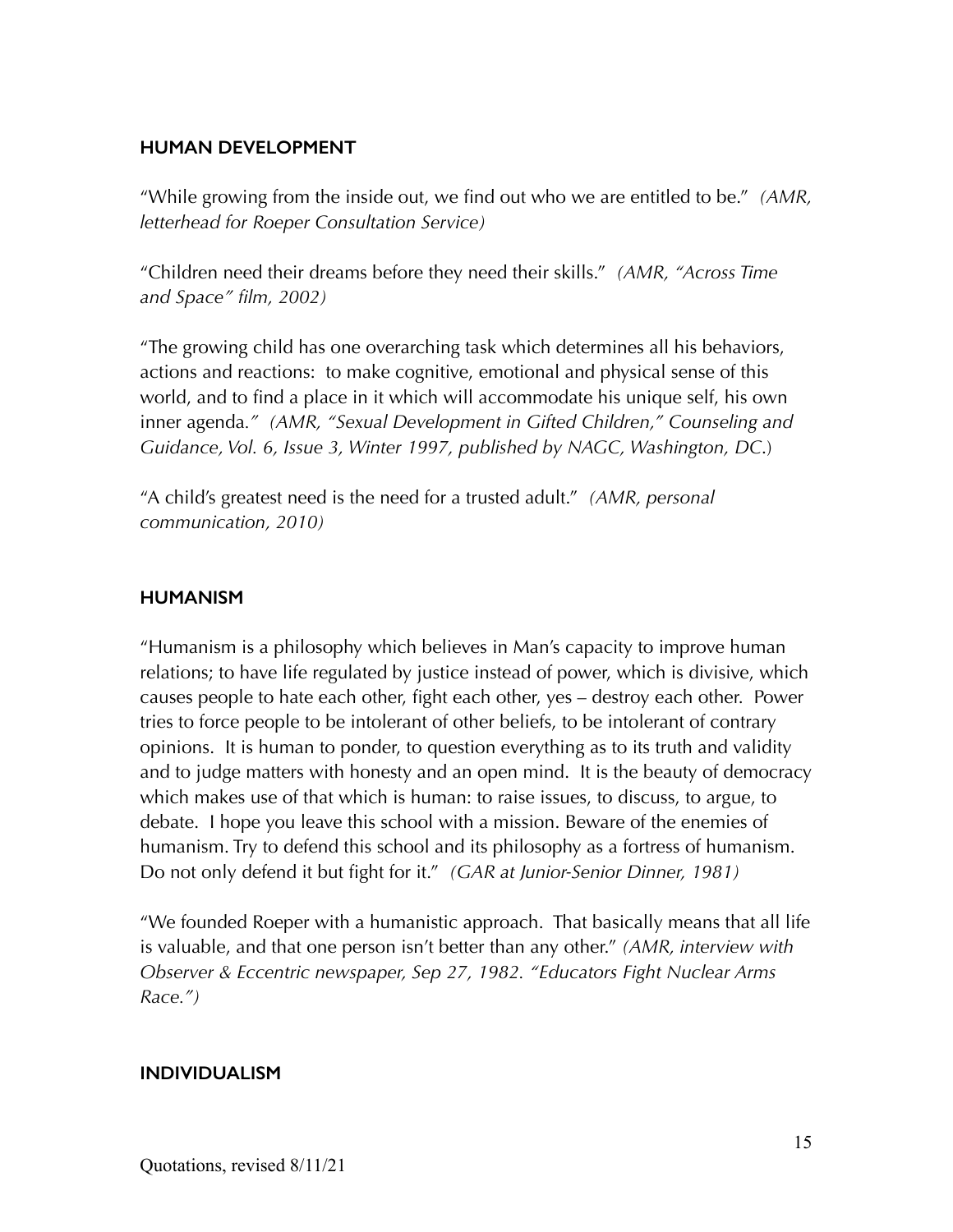"We have tried to teach you and educate you to live as individuals. We value the individuality of a person. There is not one person in the world who is exactly like another person. They look differently, they feel differently, they think differently. We respect them all. The variety is remarkable and bewildering at the same time. The variety of individuals makes life enchanting, radiant and adventurous. This is why we want to nurture individual differences, foster your individual talents, treat you as an individual, and respect your individuality." *(GAR graduation speech, 1964)*

### **INTERDEPENDENCE**

"We have always strived toward contributing to education in general and also to the surrounding community in particular. It is our hope, today, that this symposium will generate new ideas which will contribute to the field of education not only in our own local areas of Oakland County, but in metropolitan Detroit, the state of Michigan and across the country." *(GAR, at the symposium on "Relating the Physical Environment to the Needs of the Gifted and Talented Child in Creative Arts and Physical Education," Nov. 11, 1978)*

"It is my belief that one cannot think of any educational process or the needs of individuals in isolation. We can only understand the gifted child in relation to other children who in turn can only be understood in terms of developmental phases and in relation to other human beings who can only be understood in relation to the moment of history we live in, and this in relation to the world as a whole. What to do with the child? How to educate him or her? also depends on the state of the world, on our expectations of the future and our hopes for the future." *(AMR, introduction to her Oakland University graduate course on the young, gifted child, Summer 1981*)

"Take care of yourself, take care of each other, and take care of this place." *(Mariann Hoag, Commencement 1982)*

"We need to try to feel the world – its beauty, its sorrow, its suffering, its conflicts. This means the planet and everything on it – the plants, the animals, the environment, and the people." *(AMR, "Empathy, Ethics and Global Education," Understanding Our Gifted, Volume 1, Issue 6, July 1989)*

"Roeper's mission is to create and continue a strong community based on a passionate commitment to the integrity of the individual, who is interconnected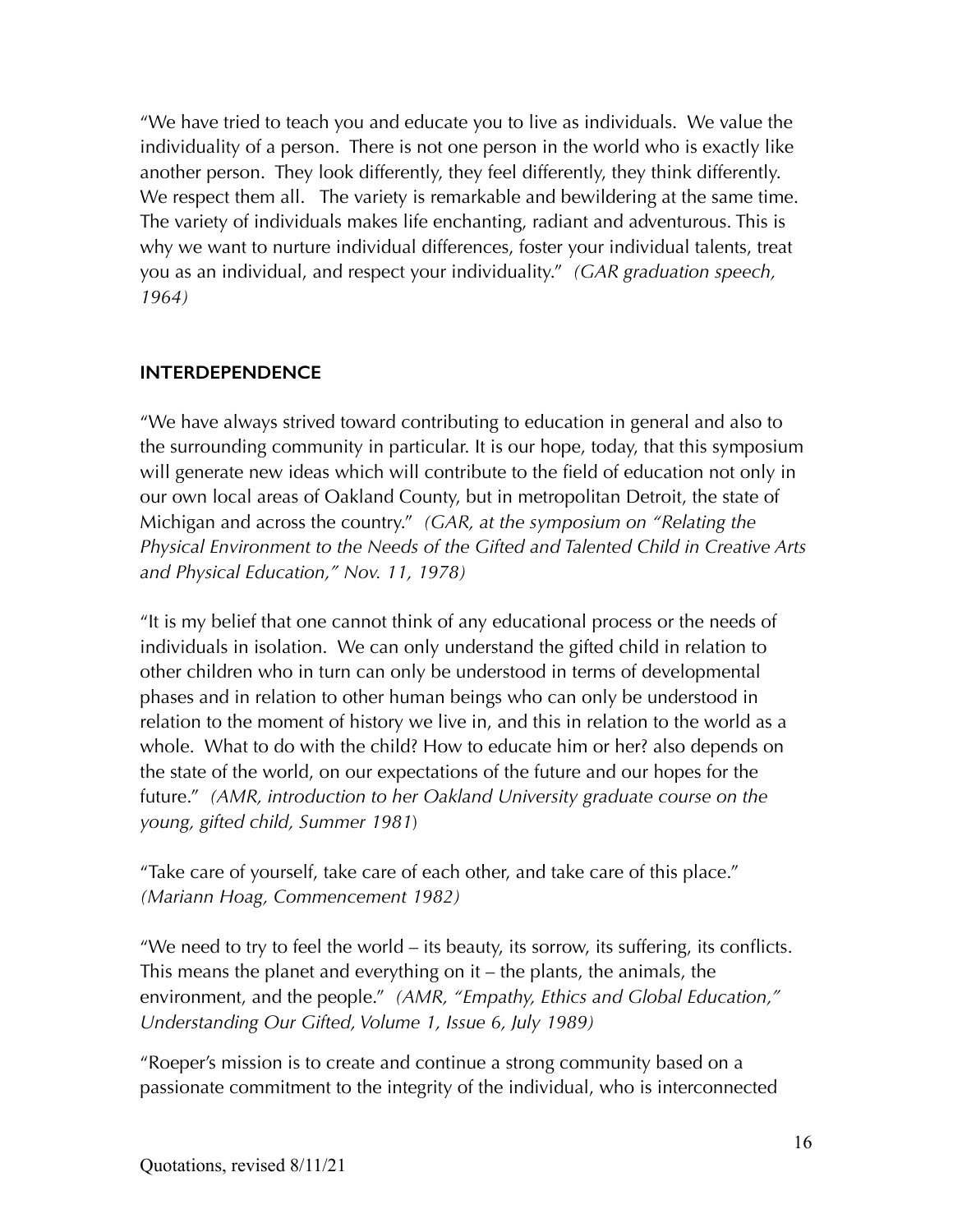and interdependent with all other individuals and, indeed, all life on Earth. *(AMR, Commencement speech on behalf of herself and George, who was too ill to travel to the ceremony, June 1992)*

"The concept of interdependence says that we can only survive if we understand that we depend on each other. It means realizing that there is not one cause and effect but many, that every action has many reactions, and that our past, present, and future, our thoughts and actions are all interdependent with every facet of the world around us." *(AMR, "Global Education: Education Towards Self-Actualization and Interdependence," Roeper Review, Vol. 15, No. 4, 1993)*

"We don't look at the school as an island unto itself; we see it in relation to what goes on around it and the times in which we live. One must draw the consequences for education and for children from the state of the world." *(AMR, quoted by Constance Shannon, "Hand in Hand," Advanced Development Journal, Vol 1, Jan. 1989, pp 27-40)*

#### **LEADERSHIP**

"For this leadership is not based on the authority vested in the power on the top of the hierarchy but rather on the confidence of the community in the expertise and goodwill of the leaders. It requires the skills to establish open communication and respect in the constituency, as well as their legitimate participation in decisionmaking. Only those who are affected by a decision experience its consequences and therefore should participate in reaching it in some form and to the extent that they are able. It includes the obligation to be continually aware of the rights of each individual and maintain a balance between all of those individual rights.

 "It requires leadership which sees the members of the community as models for the children and sees the living environment and the overall atmosphere as part of the educational program for the child. It includes a commitment to mutual responsibility and therefore a realistic system of mutual accountability and evaluation. Such a philosophy can only function if it is expressed in the attitudes and feelings of the members of the community. These can only grow and develop if the governmental structure represents the philosophy. It includes a commitment to a pluralistic society, which means that the constituency, the leadership and the staff represent all racial, religious, and economic groups. It means carefully working toward a goal, which diminishes economic restrictions as far as realistically possible." *(AMR & GAR, "Philosophy of Roeper City and Country School," 1981)*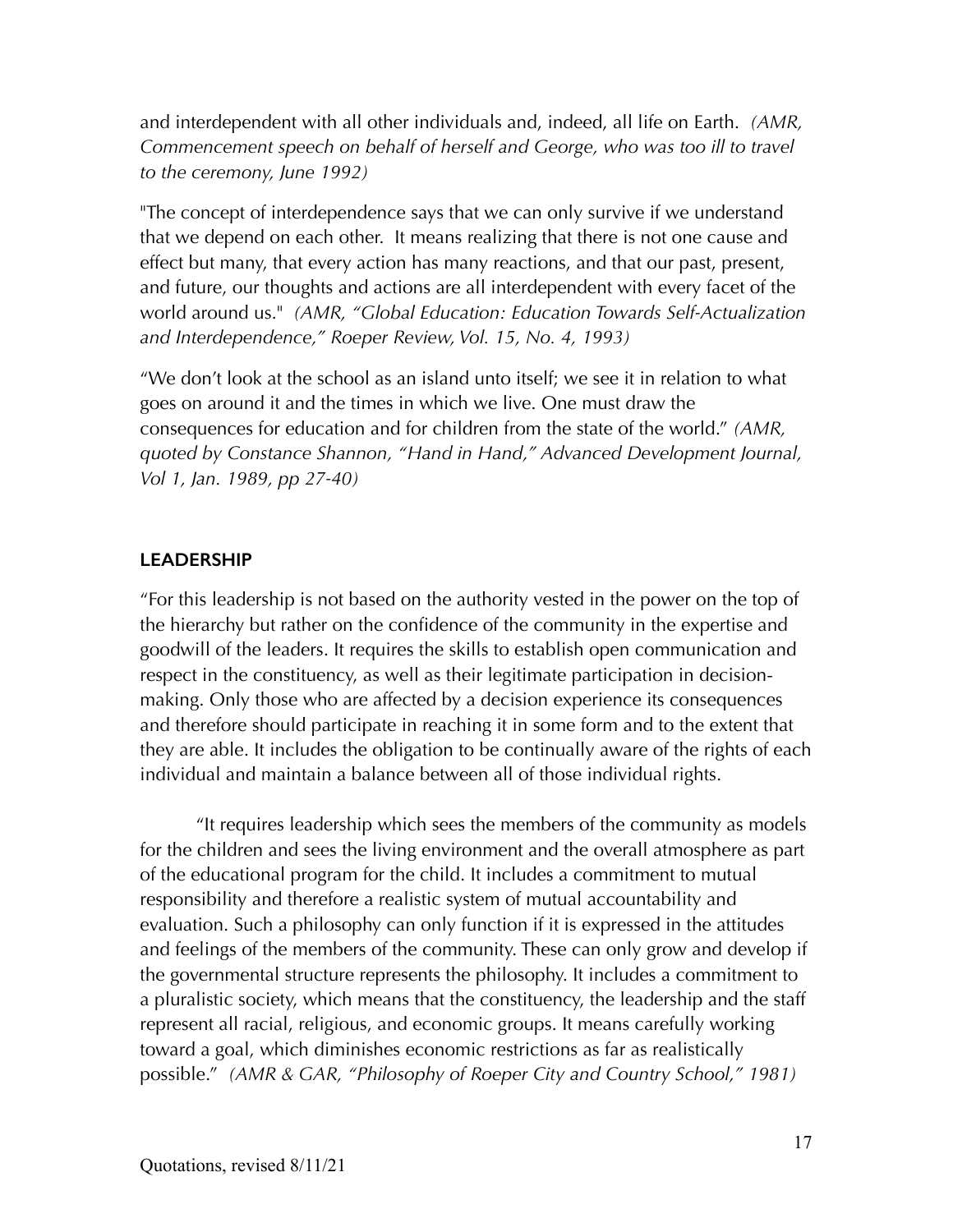"A question asked of Annemarie by a Roeper  $6<sup>th</sup>$  grader: 'What do you think is the secret to being a good leader and what can you do to improve as a leader?' "Annemarie's response: 'I believe that the question is not the most relevant one to ask. Perhaps you should ask what needs to be fixed or accomplished and how you should undertake what needs to be done rather than focusing on being a leader for the sake of being a leader. Sometimes one needs to be a leader, sometimes a follower, and sometimes a collaborator, depending on which role accomplishes the goal of making the situation or community better. Focusing on what is beyond one's self usually is the best path to finding oneself and finding one's proper role in the community." *(AMR, personal communication, with Marcia Ruff, 2011)*

### **LIFE AFTER ROEPER**

"One might argue that living in such a community does not prepare one for the socalled real world, which is in most part competitive and not cooperative. However, people who grow up in a cooperative world where they feel supported and respected develop a positive self-image and an understanding of who they are and their strengths and potential as well as weaknesses. They develop an understanding that even though they live in a competitive world, they will not be defined by it. These people will be able to cope with it better, bringing with them more internal and external resources than anyone who has never had a chance to make an impact and whose self-image depends only on climbing the ladder of success." *(AMR, Educating Children for Life, 1990, pp. 39-40 in 2006 edition)*

#### **PHILOSOPHY**

"Our Philosophy of Education is a Philosophy of Life. We do not limit our goals to education for college or to earn a living or to become a lawyer or a doctor; we are concerned with the whole impact of life on the young person and the impact he will make on society. Ours is a philosophy of basic human rights for all. It is a philosophy only if its implementation becomes the first priority in every decision we make, either large or small. It means that we believe that institutions and traditions must be in service of human rights and not vice versa. It means considering and protecting the rights of the individual, those in the minority as well as the majority. It means responsible involvement with humankind….

 "What commitment does this require for the adult – both parent and teacher?

- 1. A complete commitment to justice rather than power.
- 2. Making equal human rights for all people a priority.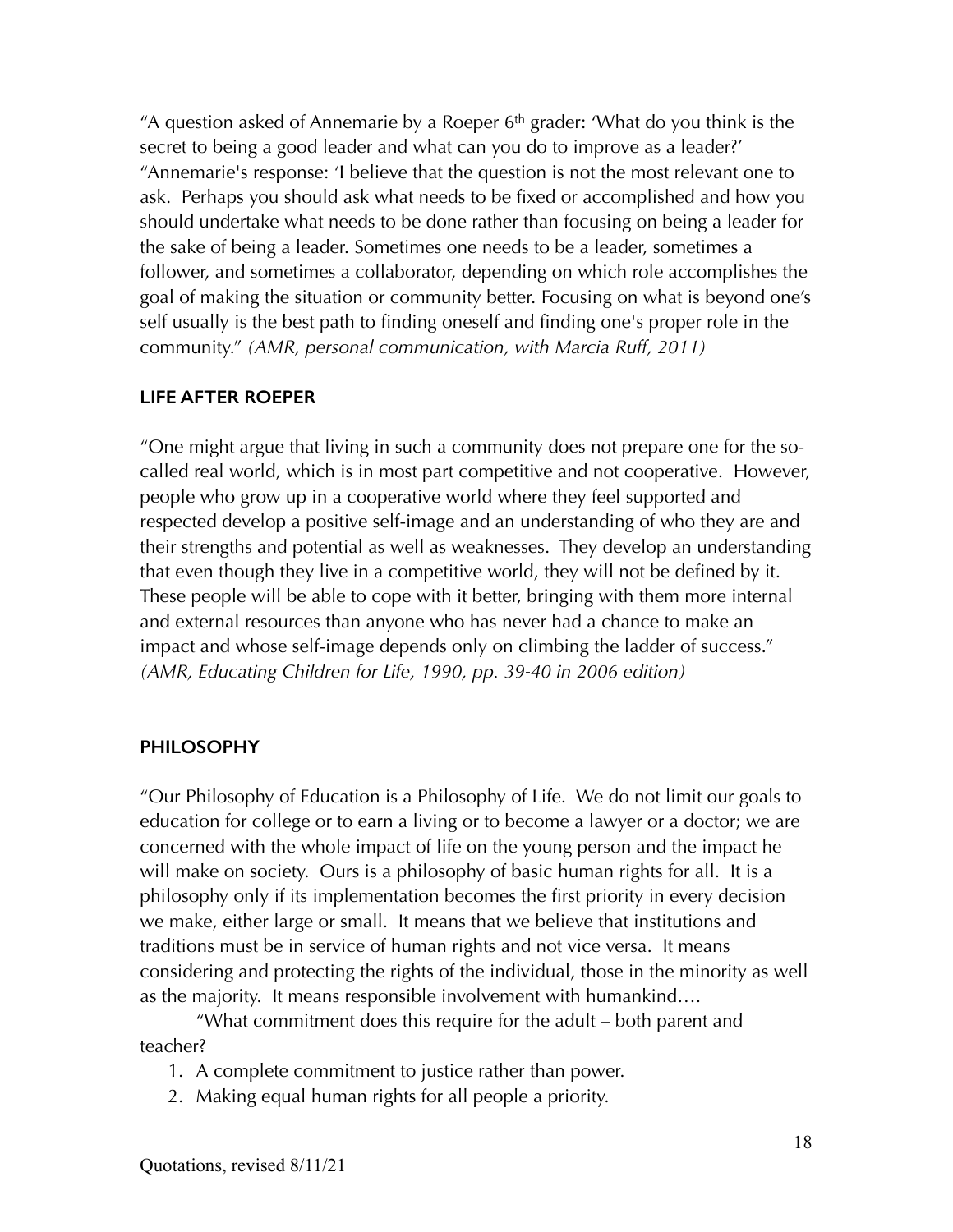- 3. A willingness to allow the child to participate in the shaping of his own destiny and to consciously prepare him for it.
- 4. To prepare this future generation to deal with the unknown. This preparation includes learning basic academic skills, learning of concepts, and motivation for learning.
- 5. To view the needs of each child independently of preconceived notions of educational methods."

 "In order to believe in justice, the child must be raised with justice. In order to trust others, he must be trusted. He must be expected to understand, not only to obey. As he develops controls from within, outer controls must recede. In order to shape his own destiny, the child must learn the process of interaction with other people -- a process based on justice, not power, and he must learn the process of decision-making along with all academic skills and concepts." *(AMR and GAR, "A Restatement of the Philosophy of the School," 1969)*

# **READING**

"Children will always know the value of words if they grow up in an environment where conversation is considered a joy and an art, as well as a means of communication and growth; where conversation is used as a way to express feelings and well as thoughts; and where children are included in this speech community." *(AMR, "The Teaching and Learning of Reading," Roeper parent communication, 1976)*

"Reading has always been at the center of my life, for it is one of my greatest sources of pleasure as well as learning. The acquisition of reading is an integral part of the development of the whole person." *(AMR, "The Teaching and Learning of Reading," Roeper parent communication, 1976)*

"In all education we are confronted with a two-pronged task. We have to help the child grow best in relation to self, as well as in relation to society. The child is only a truly integrated human being if we succeed in both." *(AMR, "The Teaching and Learning of Reading," Roeper parent communication, 1976))*

### **SELF-ACTUALIZATION AND INTERDEPENDENCE (SAI)**

"The self-actualization and interdependence (SAI) model views human beings as independent decision-makers, driven by a necessity to be true to themselves. It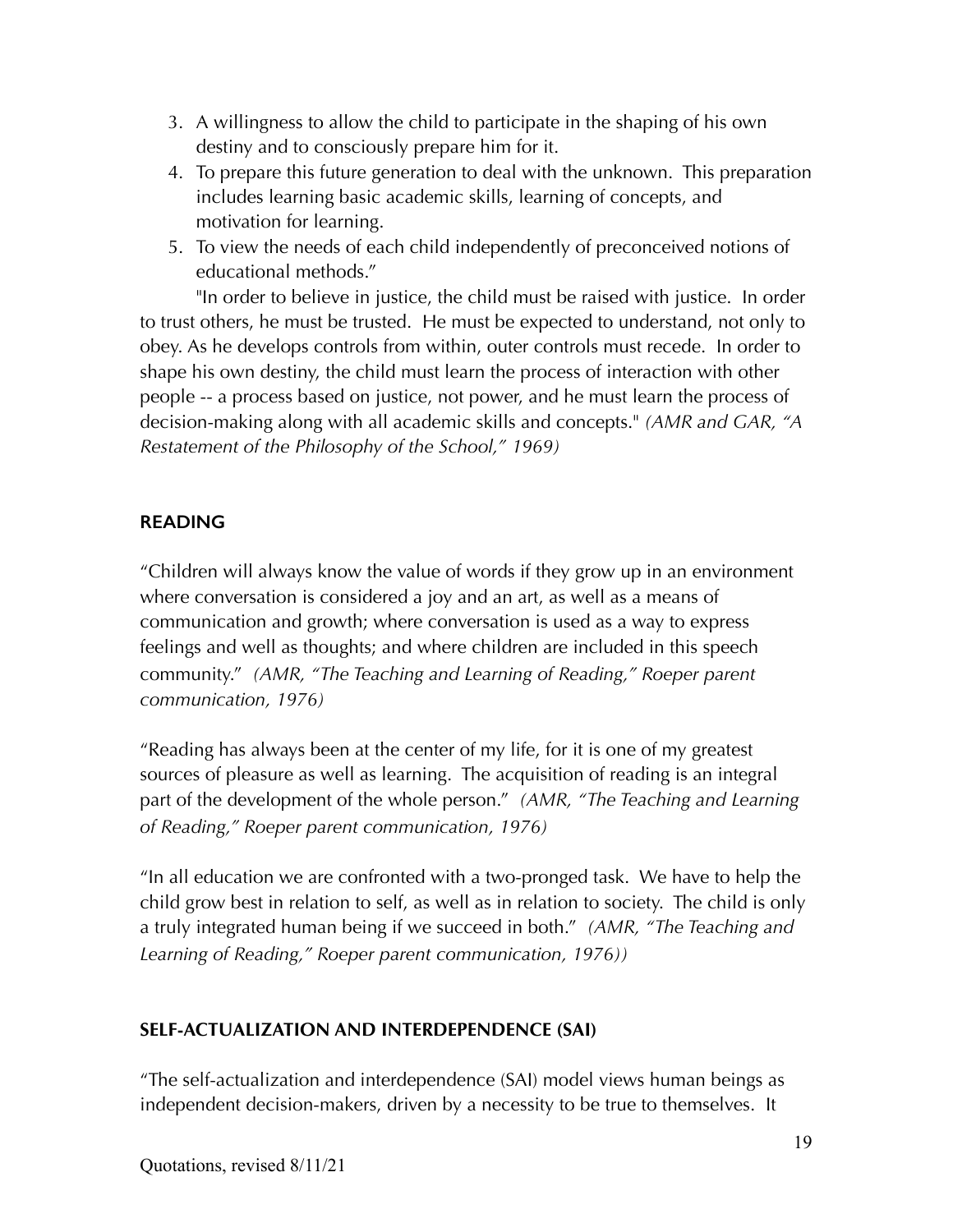embraces the core of who they are and their striving to actualize emotionally, cognitively, consciously and unconsciously, as well as physically. All of these aspects clamor for a place in the world and stem from each person's unique Self. The Self is the "I" of the beholder. It is the place from which we see and interpret the world and ourselves." *(AMR, "Giftedness is Heart & Soul," California Association for the Gifted, 2000)*

"I think we prepare children better, especially in the gifted movement, because we believe in self-actualization. We believe that your gift belongs to yourself. You are living in an interdependent world; therefore, you could and should be using your gift for others. But that is up to you, and you are not owned by anybody else. The more self-actualized you are, the more you can cope with the world because you don't necessarily accept its judgment. You may have difficulties, or find yourself in opposition to others, but that doesn't define you or destroy you." *(AMR, quoted by Constance Shannon, "Hand in Hand," Advanced Development Journal, Vol 1, Jan. 1989, pp 27-40)*

# **SOCIAL JUSTICE & POLITICS**

"When I was at school as a student, we talked about the new things, the coming things, and sat in armchairs discussing how to reform the world, how to fight Hitler and the Nazis, but we did not do anything about it. We did not go out in the street and demonstrate for what we believed in, we did not go out and parade, arguing against dictatorships. We did not go out to the slums to help the poor; we did not help to teach the deprived. We only talked about it…There is a vast difference between talking about it and doing something about it. \* It is easy to sit comfortably in the armchair and discuss these questions, but it takes courage to initiate action, to show leadership and make people listen to you." *(GAR in graduation speech at Windsor Mountain School, 1968.)*

 *(\*This sentence has been paraphrased for use on a school T-shirt as: "There is a vast difference between talking about what we believe in and doing something about it.")*

"In order to believe in justice, the child must be raised with justice. In order to trust others, he must be trusted. He must be expected to understand, not only to obey. As he develops controls from within, outer controls must recede. In order to be able to shape his own destiny, the child must learn the process of interaction with other people – a process based on justice, not power, and he must learn the process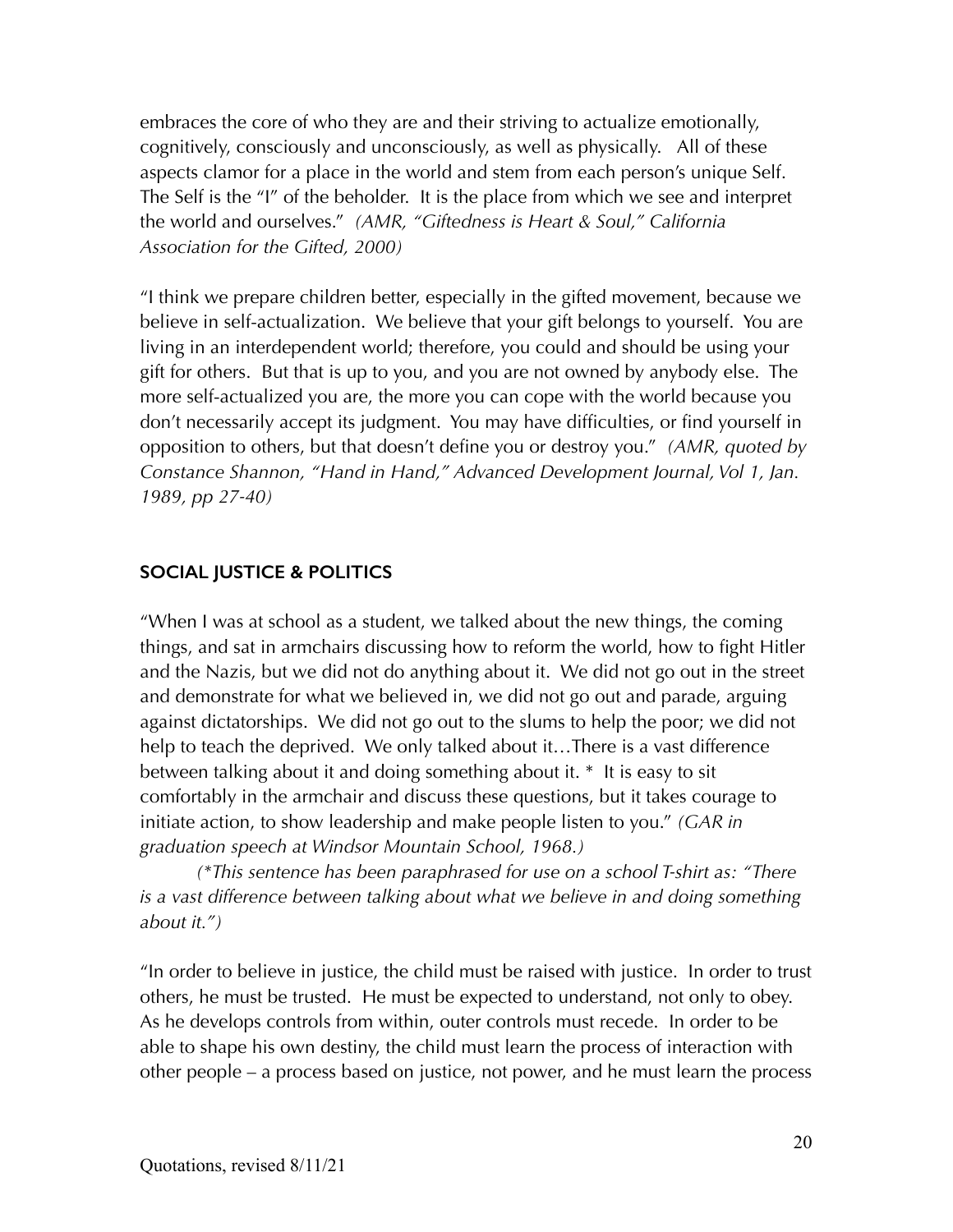of decision-making along with all academic skills and concepts." *(AMR and GAR, "Philosophy of the School,"1969)*

"On the first day of the new school year, all the teachers in one private school received the following note from their principal:

Dear Teacher,

 I am a survivor of a concentration camp. My eyes saw what no man should witness:

Gas chambers built by learned engineers.

Children poisoned by educated physicians.

Infants killed by trained nurses.

 Women and babies shot and burned by high school and college graduates.

So I am suspicious of education.

 My request is: Help your students become human. Your efforts must never produce learned monsters, skilled psychopaths, educated Eichmanns.

 Reading, writing and arithmetic are important only if they serve to make our children more humane."

*(Cited by Haim Ginott, in Teacher and Child, 1972, p. 317)*

"Inherent in the Roeper Philosophy is a love for all human beings and an understanding for their opinions and their needs. I have always believed that there are golden moments where our philosophy can express itself particularly strongly within the Roeper community. This conflict is such a moment. The real issue at this point, which is expressed in the conflict at Roeper School, as well as in the country and throughout the world, is the fact that we don't know how to cope with our conflicts. It doesn't really matter which side of the conflict we are on if we cannot find a way of resolving it together." *(AMR, "What the Roeper Philosophy Has to Tell Us About Dealing with Political Disagreement," RPC Address, Nov. 1, 2004, on the occasion of fierce disagreements within the Roeper Community during the Bush-Kerry election.)*

"The goal of Roeper School, as well as the whole world, should be to find ways to resolve conflicts, not to win the argument. I believe that this requires a different world view, a view which honors all living things and doesn't divide the world into good and evil but sees the human needs of all; a view that recognizes that we are forced to share this world, whether we want to or not." *(AMR, "What the Roeper Philosophy Has to Tell Us About Dealing with Political Disagreement," RPC*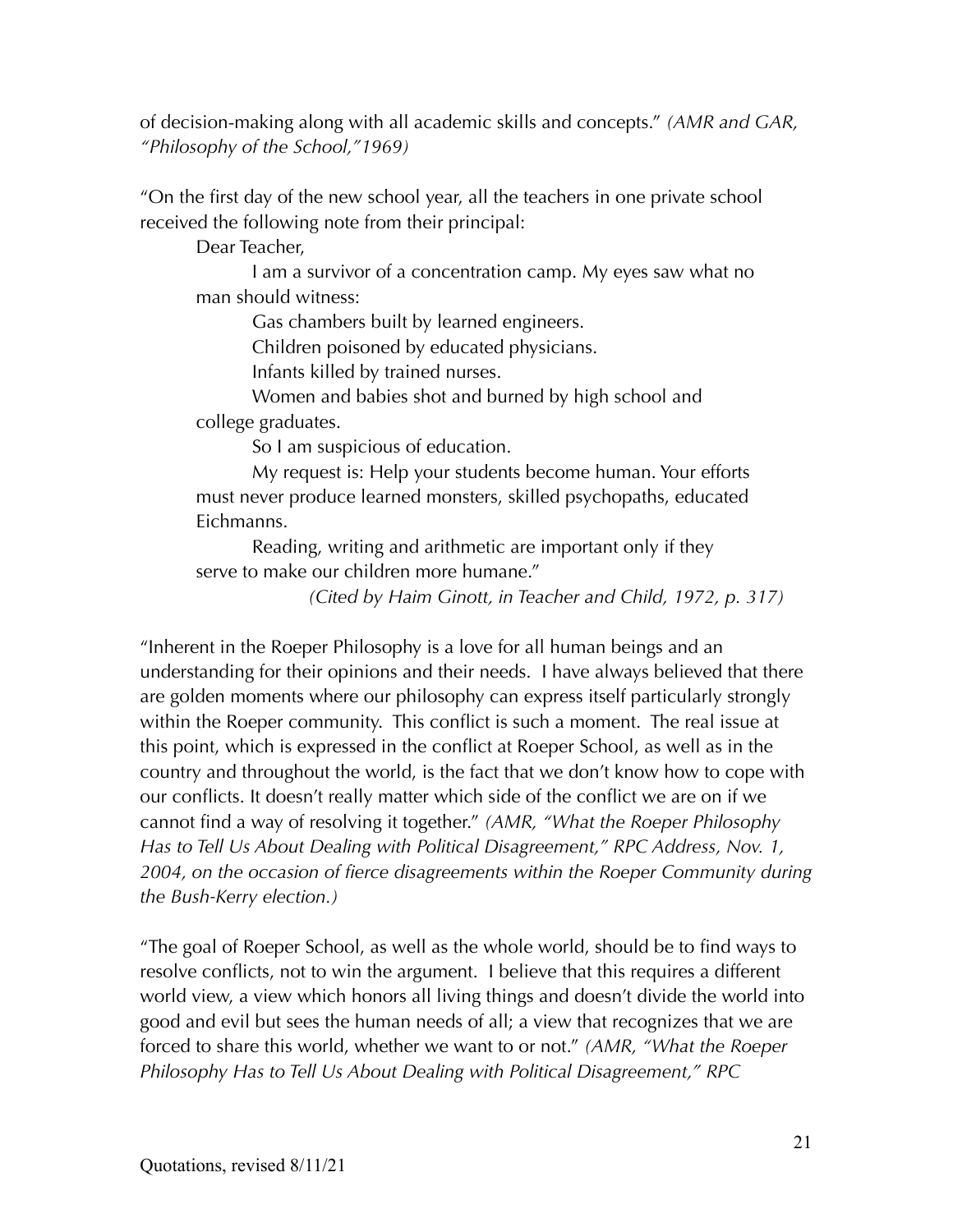*Address, Nov. 1, 2004, on the occasion of fierce disagreements within the Roeper Community during the Bush-Kerry election.)*

"If we can find, inside of Roeper School, ways to cope with our conflicts, not by pretending they are not there but by looking at them, trying to understand each other's deep emotions, and then finding solutions, then we are fulfilling the task of Roeper School." *(AMR, "What the Roeper Philosophy Has to Tell Us About Dealing with Political Disagreement," RPC Address, Nov. 1, 2004, on the occasion of fierce disagreements within the Roeper Community during the Bush-Kerry election.)*

"The answer to the question of politics and the Roeper philosophy is that the Roeper philosophy believes in passionate involvement in the affairs of the world, while never forgetting that everybody one deals with is as much a human being as oneself and deserves consideration, tolerance, and understanding." *(AMR, "What the Roeper Philosophy Has to Tell Us About Dealing with Political Disagreement," RPC Address, Nov. 1, 2004, on the occasion of fierce disagreements within the Roeper Community during the Bush-Kerry election.)*

### **VALUES**

"You can enjoy life best if you develop your own particular interests and abilities, and you can serve society best if you have done just that." *(GAR graduation speech, 1964)*

"While I look at you, a thought flashes by: What are you going to be like in 10 years from now? You may be married, you will have a job, you may have children. You may have been immensely successful, you may have failed. Regardless, you will have an outlook towards life that is open-minded, progressive, more understanding and accepting of differences among human beings. You'll be intolerant of ruthless, inhuman cruelty and I hope intolerant of violence of any kind. You will feel passionate about justice and rights of the individual and fight injustices, racism, and narrow-minded bigotry. You will not be ignorant and indifferent about these matters. These are vital issues to you and you know quite well where you stand.... You belong to a generation that is less compromising than the previous one. You are less pragmatic, more idealistic, and more concerned about the world around you. If our school has contributed to this outlook towards life, we will be satisfied and feel the school served an important purpose. Of course, it is taken for granted that we also hope for the full development in use of